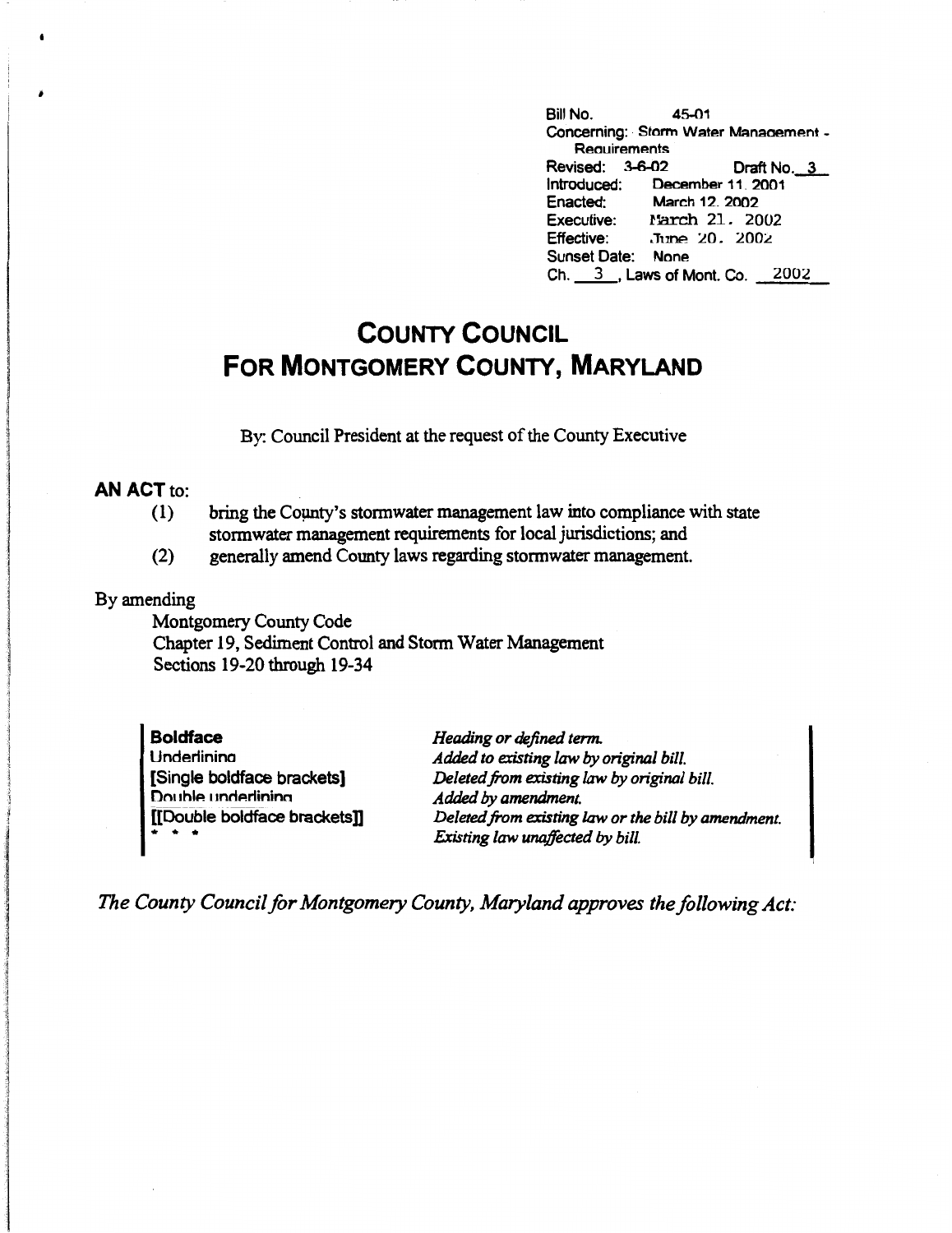$\ddot{\phantom{a}}$ 

 $\ddot{\phantom{0}}$ 

| 1  | Sec. 1. Sections 19-20 to 19-34 are amended as follows:                |                                                                    |                                                                            |  |  |
|----|------------------------------------------------------------------------|--------------------------------------------------------------------|----------------------------------------------------------------------------|--|--|
| 2  | <b>ARTICLE II.</b>                                                     |                                                                    | [STORM WATER] STORMWATER MANAGEMENT.                                       |  |  |
| 3  | 19-20.                                                                 |                                                                    | Purpose of article; scope.                                                 |  |  |
| 4  | (a)                                                                    |                                                                    | It is the policy of the County to:                                         |  |  |
| 5  |                                                                        | (1)                                                                | protect and promote the public health, safety and general welfare          |  |  |
| 6  |                                                                        |                                                                    | through the management of storm water,                                     |  |  |
| 7  |                                                                        | (2)                                                                | protect public and private property from damage,                           |  |  |
| 8  |                                                                        | (3)                                                                | reduce the effects of development on land and stream channel               |  |  |
| 9  |                                                                        |                                                                    | erosion,                                                                   |  |  |
| 10 |                                                                        | (4)                                                                | assist in the attainment and maintenance of water quality                  |  |  |
| 11 |                                                                        |                                                                    | standards, and                                                             |  |  |
| 12 |                                                                        | (5)                                                                | preserve and enhance the environmental quality of stream                   |  |  |
| 13 |                                                                        |                                                                    | valleys.                                                                   |  |  |
| 14 | (b)                                                                    |                                                                    | The Maryland Storm Water Management Act, under the Environment             |  |  |
| 15 |                                                                        |                                                                    | Article, Section 4-201 et seq., of the Maryland Code, provides that a      |  |  |
| 16 |                                                                        | local government must not issue a grading or building permit for a |                                                                            |  |  |
| 17 | property unless the local government has approved a storm water        |                                                                    |                                                                            |  |  |
| 18 | management plan. This Article does not infringe on the authority given |                                                                    |                                                                            |  |  |
| 19 |                                                                        |                                                                    | to the District by state law.                                              |  |  |
| 20 | (c)                                                                    |                                                                    | The Departments of Environmental Protection and Permitting Services        |  |  |
| 21 |                                                                        |                                                                    | are responsible for coordinating and enforcing this Article.               |  |  |
| 22 | (d)                                                                    |                                                                    | This Article does not apply to construction of a single-family residence   |  |  |
| 23 |                                                                        |                                                                    | and any accessory building on a lot of 2 or more acres.                    |  |  |
| 24 |                                                                        |                                                                    | The purpose of this Article is to protect, maintain and enhance the        |  |  |
| 25 |                                                                        |                                                                    | public health, safety, and general welfare by establishing minimum         |  |  |
| 26 |                                                                        |                                                                    | requirements and procedures to control the adverse impacts associated with |  |  |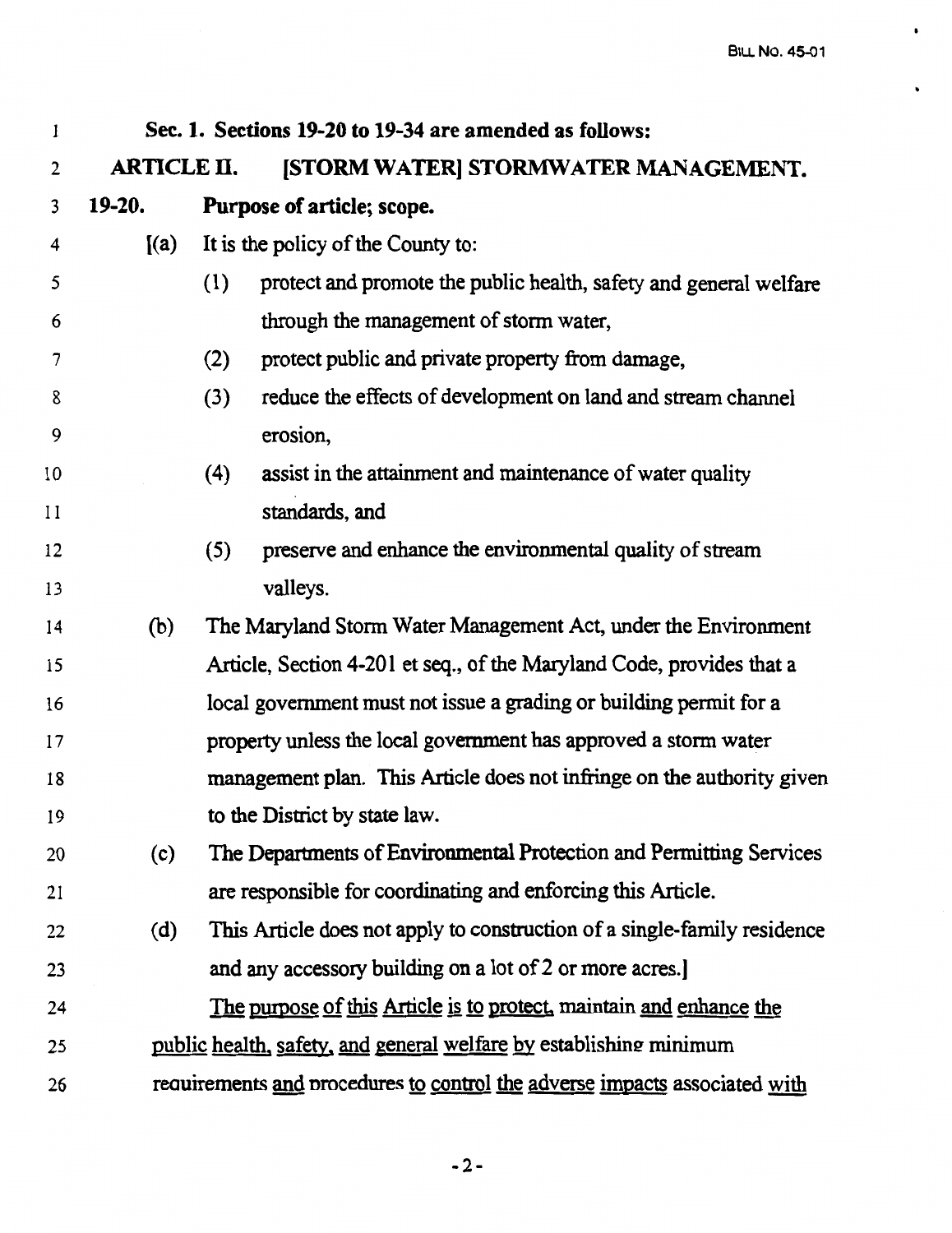27 28 29 30 31 increased **stormwater** runoff from develoned and develoning lands. The policy of the County is to minimize damage to public and private property, reduce the effects of **develonment** on stream water quality, control stream channel **erosion**, reduce local flooding. and, to the extent reasonable. maintain the **nre-develonment** runoff characteristics of land after **develonment** through 32 proper **manaeement** of **stormwater** runoff. 33 **19-21. Definitions.**  34 In this Article, the following words and phrases have the following meanings 35 unless the context indicates otherwise: 36 **Administration:** The Water Management Administration of the Marvland 37 Department of the Environment. 38 **Applicant:** A landowner, contract purchaser or other **person** that assumes the 39 legal responsibility for developing land subject to this Article. <sup>40</sup>**Associated nonresidential property:** [(al] A nonresidential property from 41 which (storm water] **stormwater** drains into a **(storm water] stormwater**  42 **management facility** that primarily serves one or more **residential properties.**  43 **Best manaeement nractiee:** A structural device or nonstructural practice 44 designed to temporarily store or treat **stormwater runoff** to mitigate flooding .reduce 45 nollution. recharge groundwater. and provide other amenities. 46 **Board:** The [[Montgomery]] County Planning Board ((of the Maryland-47 National Capital Park and Planning Commission]]. 48 **Channel nrotection storage volume:** The volume used to design structural 49 **manaeement** nractices to control stream channel **erosion.**  50 **Commission:** The Marvland-National Capital Park and Planning Commission. 51 **Department:** The [[Montgomery County]] Department of [Environmental 52 Protection] Permitting Services.

-3-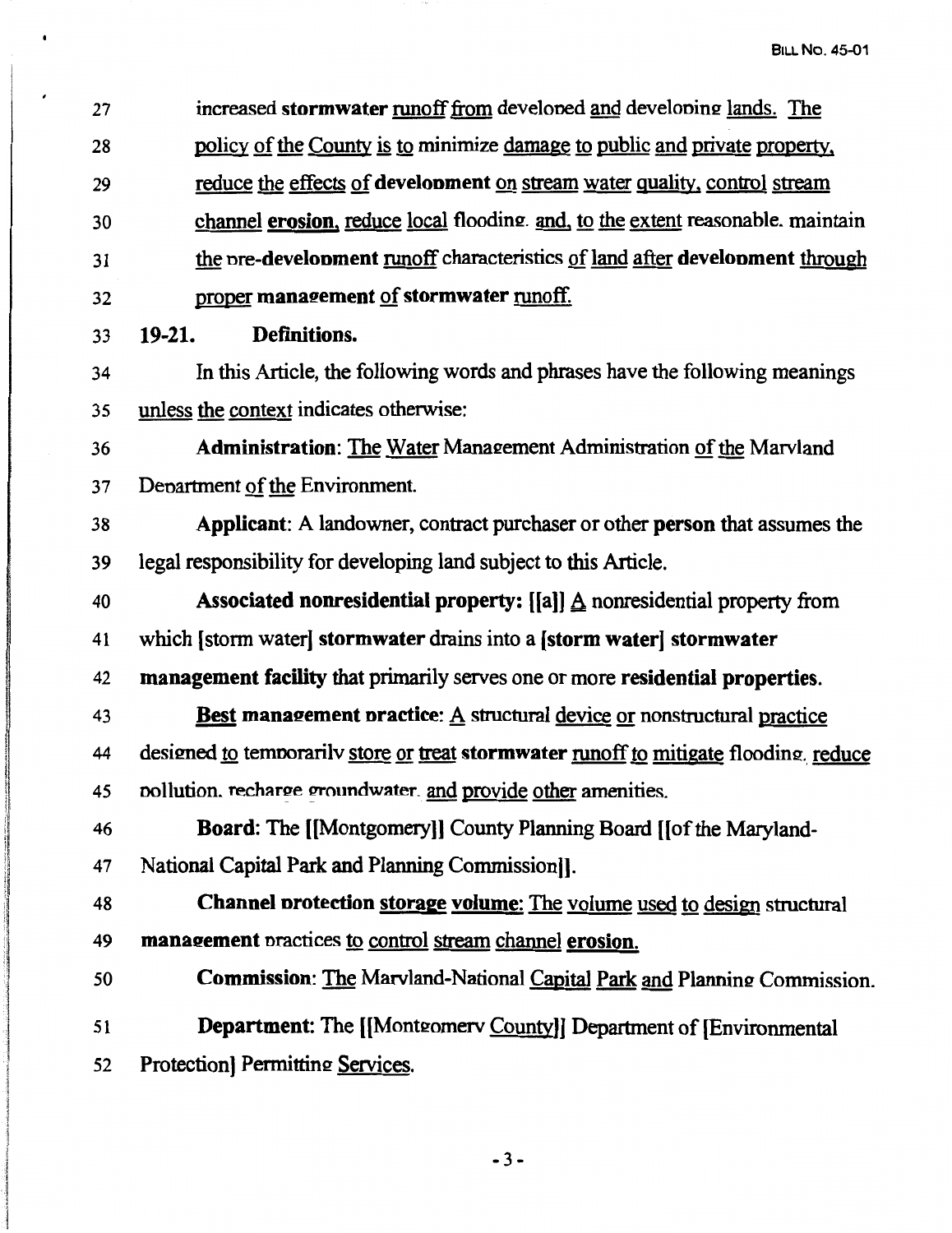$\bullet$ 

 $\hat{\phantom{a}}$ 

| 53 | Design Manual: The applicable Marvland Stormwater Design Manual which                 |
|----|---------------------------------------------------------------------------------------|
| 54 | serves as the official guide for stormwater management principles, methods, and       |
| 55 | practices in Marvland.                                                                |
| 56 | <b>Development:</b> A project that consists of subdividing land or adding buildings   |
| 57 | and other improvements to individual parcels of land.                                 |
| 58 | <b>Director:</b> The Director of the Department of [Environmental Protection]         |
| 59 | Permitting Services or the Director's designee.                                       |
| 60 | <b>Director of [Permitting Services] Environmental Protection:</b> The Director of    |
| 61 | the Department of [Permitting Services] Environmental Protection. or the designee of  |
| 62 | the Director of [Permitting Services] Environmental Protection.                       |
| 63 | <b>District:</b> The Montgomery Soil Conservation District.                           |
| 64 | <b>Drainage area:</b> That area, which is enclosed by a ridge line, that contributes  |
| 65 | <u>runoff to a single point</u> , measured in a horizontal plane.                     |
| 66 | <b>Erosion:</b> The process by which the ground surface is worn away by the action    |
| 67 | of wind, [or] water, ice, or gravity.                                                 |
| 68 | <b>Executive:</b> The County Executive or the County Executive's designee.            |
| 69 | <b>Extreme flood volume:</b> The storage volume required to control the infrequent    |
| 70 | but large storm events during which overbank flows reach or exceed the boundaries     |
| 71 | of the 100-vear floodplain.                                                           |
| 72 | Functional master plan: A master plan for conserving and managing a                   |
| 73 | watershed [[approved by the District Council and adopted by the Commission]].         |
| 74 | <b>Off-site [storm water] stormwater management:</b> The design and                   |
| 75 | construction of a facility to control [storm water] stormwater runoff from more than  |
| 76 | one development. An off-site [storm water] stormwater management facility may         |
| 77 | be located in a development and would be on-site with respect to that development,    |
| 78 | but the facility is off-site with respect to all other developments that the facility |
| 79 | serves.                                                                               |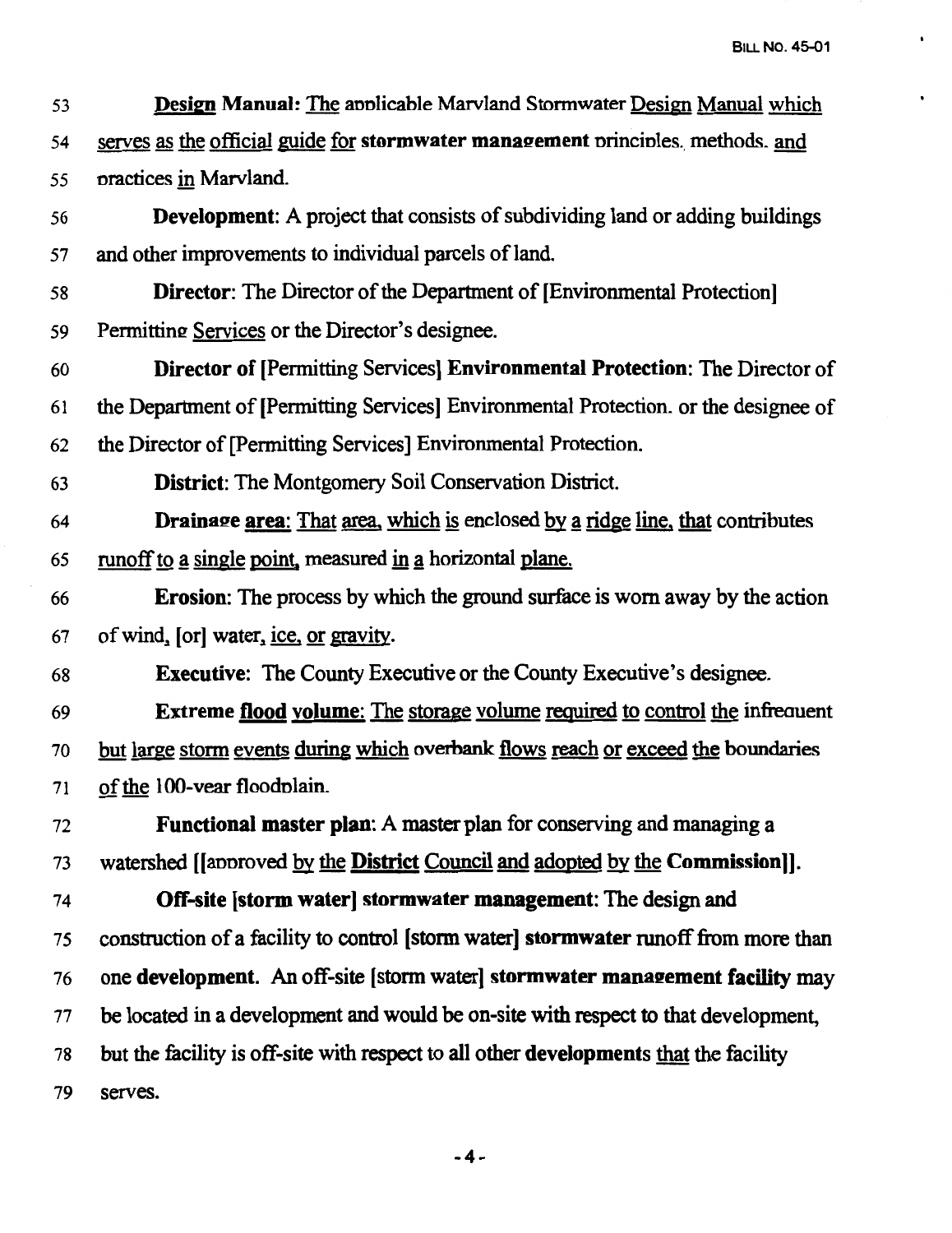| 80  | <b>On-site [storm water] stormwater management:</b> The design and                   |
|-----|--------------------------------------------------------------------------------------|
| 81  | construction of a facility to control all [storm water] stormwater runoff in a       |
| 82  | development.                                                                         |
| 83  | Person: An individual. corporation. firm, partnership. joint venture, agency,        |
| 84  | organization. municipal corporation. County or state agency, or any combination of   |
| 85  | them.                                                                                |
| 86  | Preliminary plan: A preliminary plan of subdivision, approved under Chapter          |
| 87  | 50.                                                                                  |
| 88  | Recharge volume: That portion of the water quality volume used to maintain           |
| 89  | groundwater recharge rates at a development site.                                    |
| 90  | <b>Redevelopment:</b> Any construction. alteration. or improvement which:            |
| 91  | exceeds 5,000 square feet of land disturbance: and<br><u>(a)</u>                     |
| 92  | is performed on a site where the existing land use is commercial.<br><u>(b)</u>      |
| 93  | industrial institutional or multifamily residential.                                 |
| 94  | Residential property: A property that contains a detached dwelling unit, one         |
| 95  | or more townhouses, duplexes or other attached dwelling units, or a multi-family     |
| 96  | dwelling.                                                                            |
| 97  | Sediment: Soils or other surficial materials transported or deposited by the         |
| 98  | action of wind, water, ice, or gravity as a product of erosion.                      |
| 99  | Site: Any tract, lot, or parcel of land, or combination of tracts, lots, or parcels  |
| 100 | of land, which are under one ownership. or are contiguous and under diverse          |
| 101 | ownership where development is performed as part of a unit, subdivision. or project. |
| 102 | [Storm water] Stormwater: That precipitation which travels over natural,             |
| 103 | altered, or impervious surfaces to the nearest stream, channel, conduit, or          |
| 104 | impoundment and appears in surface waters. [Storm water] Stormwater also             |
| 105 | includes snow melt.                                                                  |
|     |                                                                                      |

 $\pmb{\cdot}$ 

-5-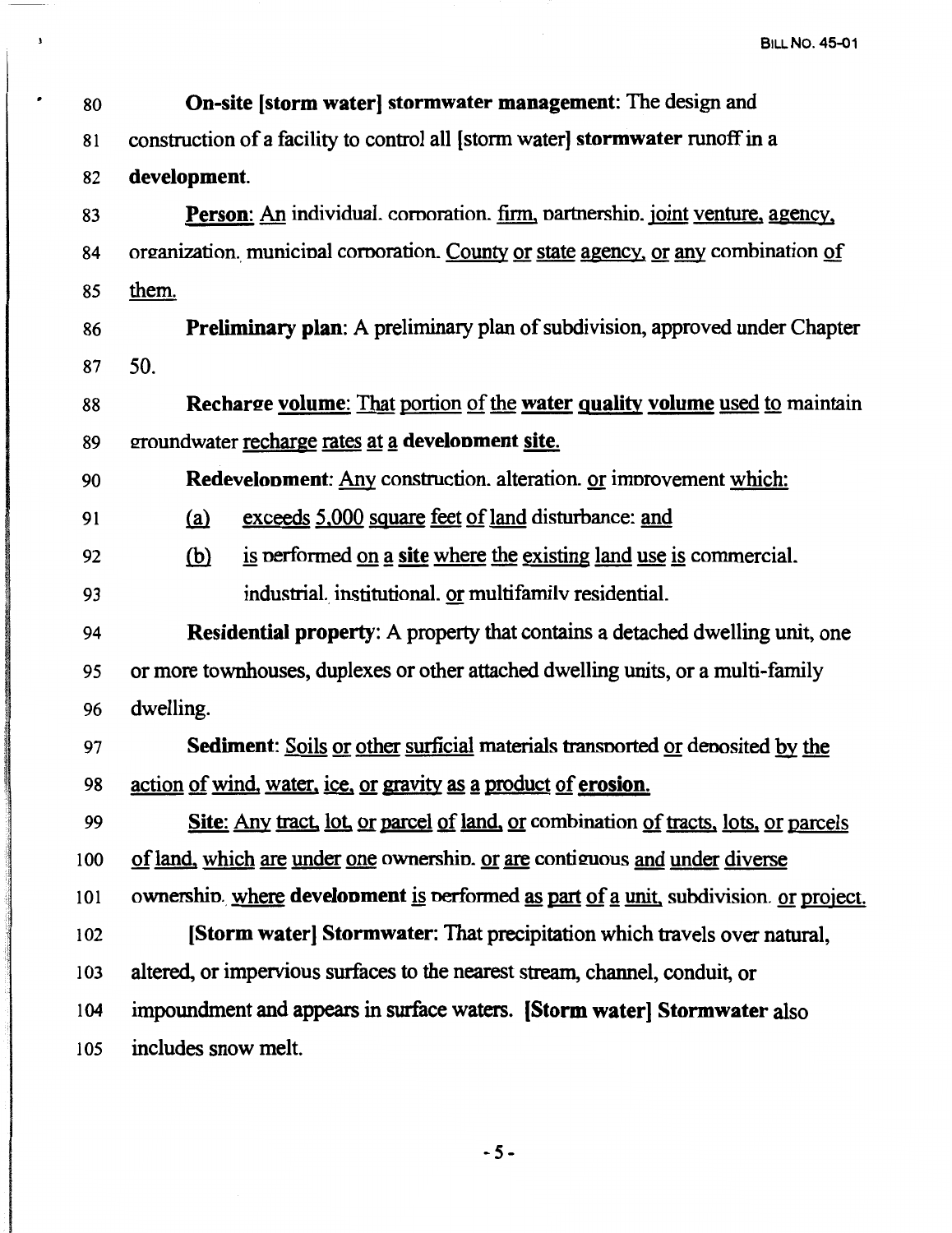¢

I 06 **(Storm water] Stormwater management:** The collection, conveyance, 107 storage, treatment, and [[disposal]] control of [storm water] **stormwater** runoff as 108 needed to [prevent] reduce accelerated channel **erosion**, increased flood damages, or 109 (reduced] water (quality] nollution.

<sup>11</sup>o **(Storm water) Stormwater management facility:** An infiltration device, 111 vegetative filter, structure, channel, pipe, weir, orifice, or combination of those 112 measures, designed and constructed to control (storm water] **stormwater** runoff [(in 113 a way that prevents]] to reduce accelerated stream channel **erosion** and [[the]] 114 pollution of surface waters.

115 **[Storm water] Stormwater management plan:** A set of representations, 116 drawings or other documents, including **development** phasing statements, ( submitted 117 by an applicant and containing] which contains all of the information and 118 specifications (as required by] that the **Department** (of Permitting Services under 119 regulations adopted under this Article pertaining to] reguires an **aoolicant** to submit 120 in order to obtain~ (storm water] **stormwater management** annroval. 121 **Structural maintenance:** The inspection, construction, reconstruction,

122 modification, or repair of any part of a ( storm water] **stormwater manaeement**  123 **facility** undertaken to assure that the facility remains in the proper working condition 124 to serve its intended purpose and prevent structural failure. **Structural maintenance**  125 does not include landscaping, grass cutting, or trash removal.

126 **Watershed:** The total **drainage area** contributing runoff to a single point. 127 **Watershed management plan:** A plan to satisfy the regulatory requirements 128 of the County's National Pollutant Discharge Elimination System permit issued by 129 the Marvland Denartment of the Environment under the federal Clean Water Act.

<sup>130</sup>**Water quality volume:** The volume needed to capture and treat 90 percent of 131 the average annual runoff volume at a **development site.** 

132 **19-22. Watershed plans.** 

-6-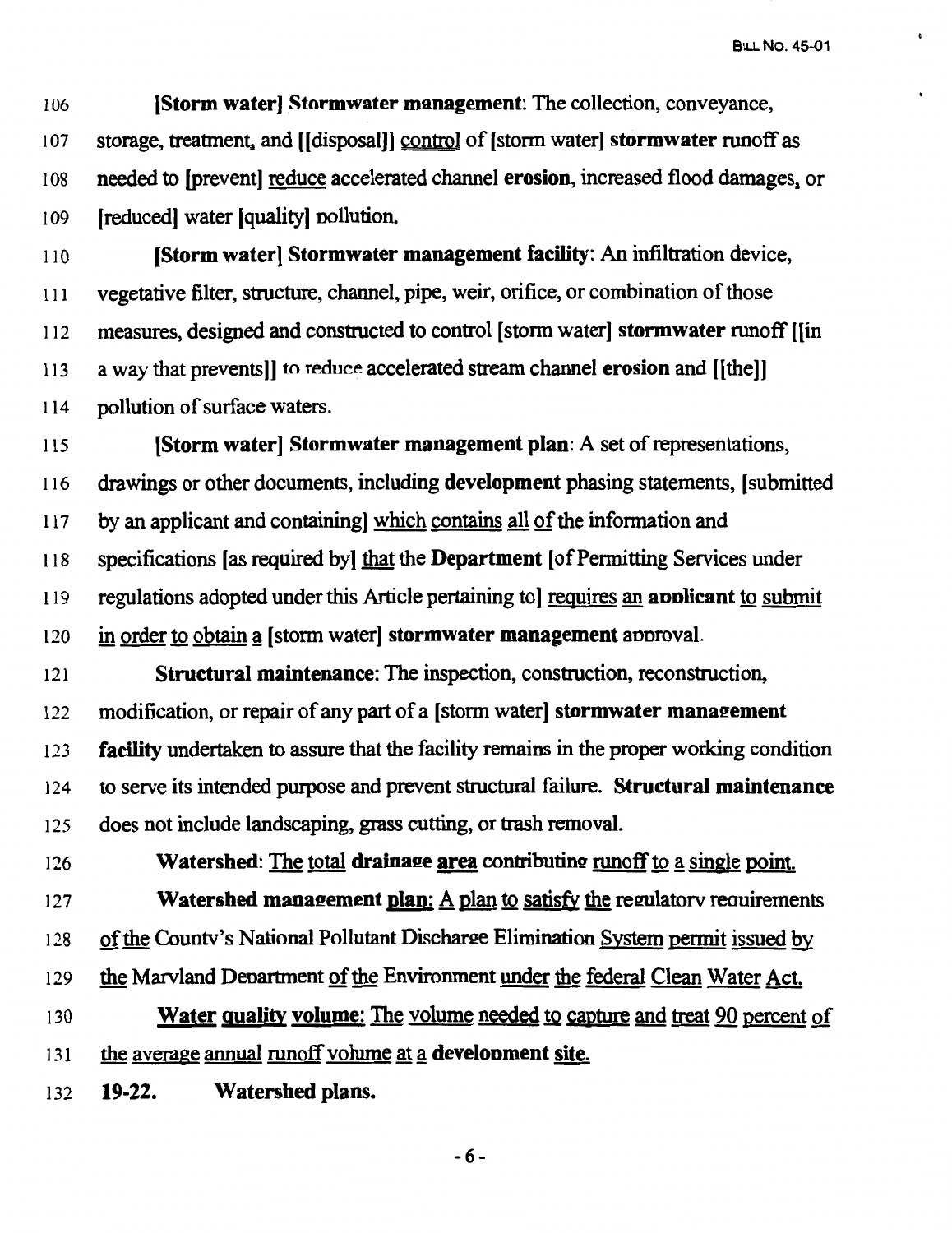133 [Under Article 28 of the Maryland Code, the County Planning Board must 134 prepare functional master plans for conserving and managing each watershed in the 135 County for the County Council's review and approval. Each functional master plan 136 must contain, among other things, recommendations for potential locations of off-site 137 storm water management and flood control facilities, and indicate the storage 138 capacity required for each segment of the watershed contained in the plan. These 139 plans must serve as a guide for public policies to protect the watersheds and for 140 selecting and scheduling specific facilities for inclusion in the capital improvements 141 program.]

142  $(a)$ 143 144 145 146 147 148 149 150 151 152 153 The Denartment of Environmental Protection. in cooneration with the **Department.** the **Board**, and other appropriate agencies. may develop **watershed manaeement plans** to imnlement **stormwater manaeement** policies that g}y individuallv to specific **watersheds** in the County. Each **watershed manaeement plan** should: (1) include detailed hvdrologic and hvdraulic analyses to determine hvdrograph timing; ill evaluate **stormwater** quantity and quality, and base flow and Q:fOundwater **manaeement** needs; (3) include a cumulative impact assessment of **watershed develooment:**   $f(4)$  identify existing flooding. receiving stream channel, water

- 154 155 quality, biological resources, and habitat conditions: (5) specify the types of quantitative **stormwater management.**
- 156 157 stream restoration and wetlands protection practices to be implemented:
- 158 159 (6) identify specific opportunities for **stormwater** retrofit, [[and]] stream and wetlands restoration. and omundwater recharge:

-7-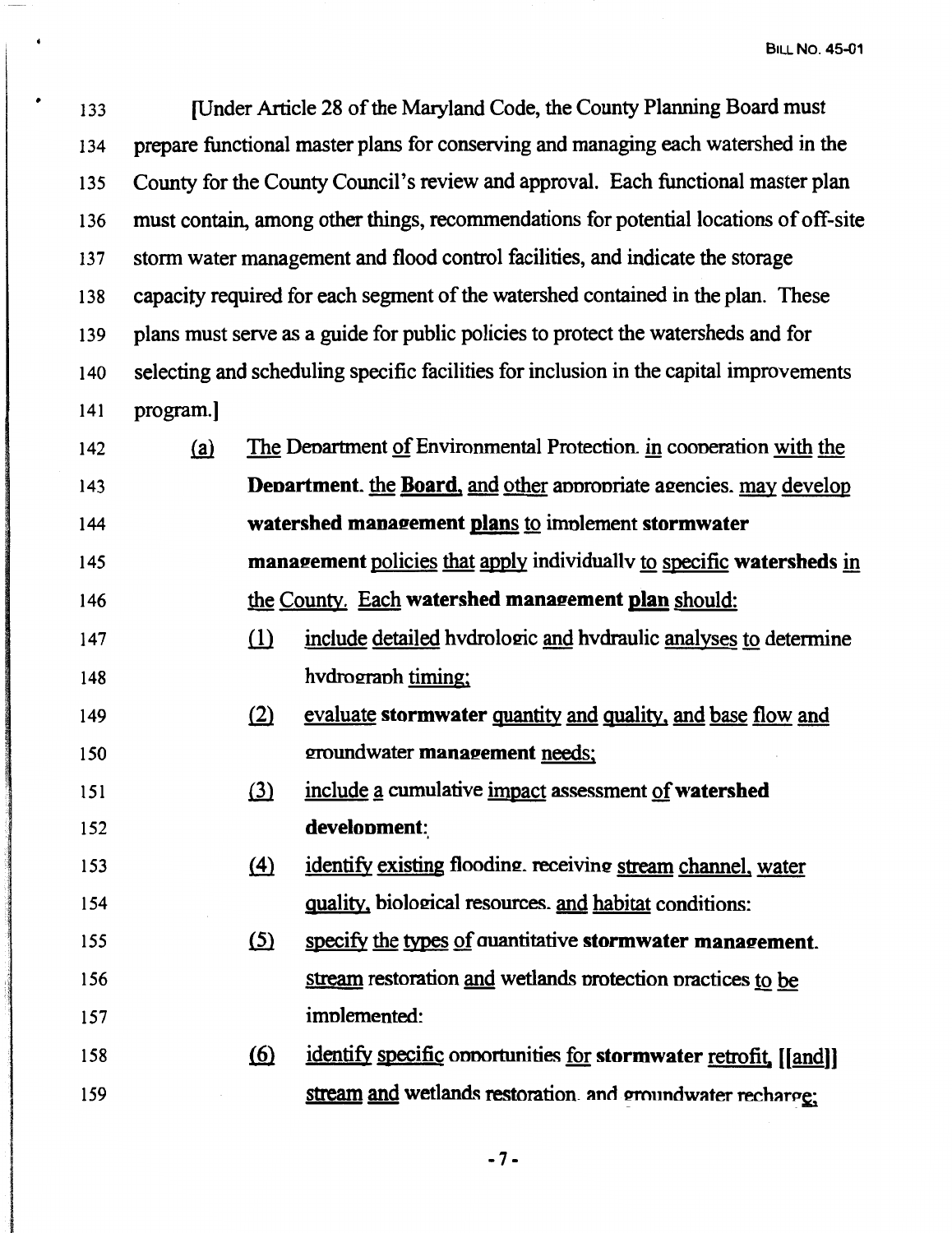- 160 161 (7) specify where the **Department** may grant waivers of **on-site stormwater manaeement** controls:
- 162 .(fil be consistent with the **Design Manual's** General Performance 163 Standards for **Stormwater Manaeement** in Marvland: and
- 164 (9) be approved by the **Administration**.
- 165 ® The **Board** should prepare **functional master plans** under Article 28 of 166 167 168 169 170 171 172 the Marvland Code to nreserve. conserve. and manage natural resources in each of the County's **watersheds** for the County Council's review and annroval. Each **functional master plan** should address land use, imnervious impact on streams and waterwavs. stream buffers, wildlife and stream habitat, forest preservation, and other issues related to the nermittim! of **stormwater manae:ement facilities** and the develonment of **watershed manaeement plans.**
- 173 **[19-23. Storm water management chapter.**
- 174 The Executive must submit a storm water management chapter to the Council, 175 to be included as an integral part of the 10-year water supply/sewerage systems plan 176 that the Council adopts. The storm water management chapter must:
- 177 ( a) be guided by the adopted functional master plans, if any, for watershed 178 conservation and management;
- 179 (b) outline County policies and objectives for developing off-site storm 180 water management and flood control facilities during the ensuing 10 181 vears;
- 182 ( c) identify potential sites for off-site stonn water management facilities 183 and flood control facilities needed during and after the ensuing 6-year 184 capital improvements program period;
- 185 ( d) address the problems of non-point-source contamination of streams and 186 rivers arising inside and outside the suburban sanitary district; and

-8-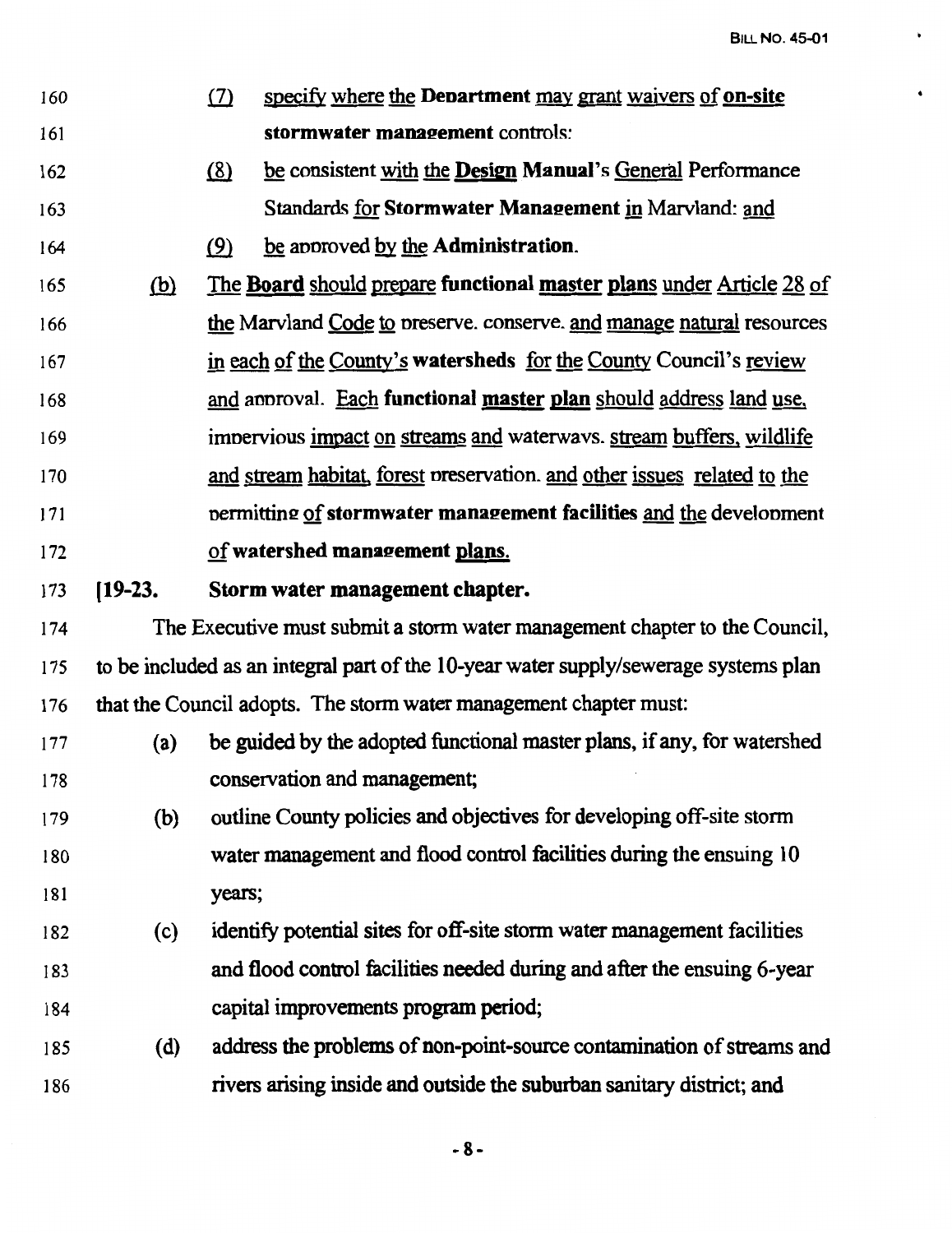187 188 189 **19-23.**  190 191 192 193 194 195 196 197 198 199 200 201 202 203 204 205 206 207 208 209 210 211 212 (e)  $(a)$ recommend policies toward attaining national, state, regional, and County water quality standards or objectives.] **Stormwater management plans.** *Concept plan.* Before the **Board** may approve a **preliminary plan** of subdivision. an **applicant** must submit a **stormwater management** concept plan to the **Department** for review and approval. If a **oreliminary plan** of subdivision or site plan is not required, the **aoplicant must submit a stormwater management concept plan to the Department** for review and approval before submitting an application for a sediment control permit. Each concept plan is subject to the following conditions and requirements: ill The plan must indicate how the **stormwater manaeement**  criteria will be applied to each nronosed **develooment** or **redevelopment** project. The Denartment may require a plan to ana1V7.e the downstream effects of anv nmnosed **develnnment** or **redevelonment** project. The **applicant** may include structural and nonstructural **stormwater manaeement** measures in the plan. The design criteria and methodologies used in developing the plan must be consistent with criteria snecified in the **Design Manual and any other criteria established by regulation.** <u>(2) Any</u> stormwater management plan must be consistent with any **watershed manaeement plan** that the Denartment of Environmental Protection has approved or any flood **manaeement plan** that the Marvland Denartment of the Environment has annoved involving the site of the nunosed development or redevelopment project.

-9-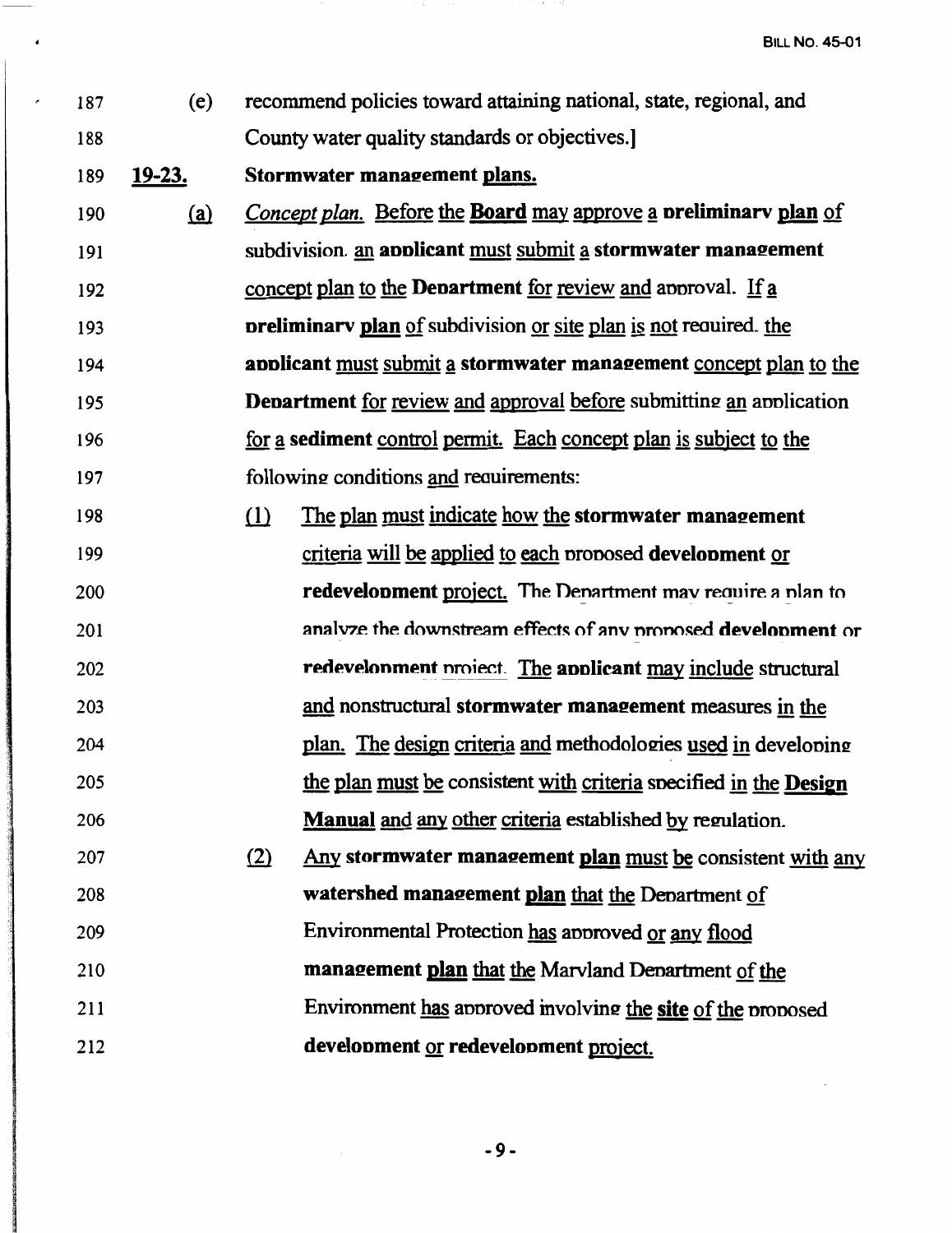| 213           |            | (3)<br>The Department must refer the concept plan back to the Board           |
|---------------|------------|-------------------------------------------------------------------------------|
| 214           |            | for comment before approving the plan if the Board so requests.               |
| 215           |            | $\Delta$<br>The Department may require incrementally more specific            |
| 216           |            | submittals at each stage of the approval process for a project                |
| 217           |            | which requires site plan or develonment plan review.                          |
| 18            | <u>(b)</u> | Design plan. Any person required under this Chapter to obtain a               |
| 19            |            | sediment control permit must include a stormwater management                  |
| :20           |            | design plan as part of the permit application. The design plan must           |
| $\frac{1}{2}$ |            | conform to the stormwater management concept plan and serve as the            |
| 222           |            | <u>basis for all later</u> construction. All construction specifications must |
| 223           |            | adhere to the requirements in the Design Manual and any applicable            |
| 224           |            | regulation.                                                                   |
| 225           | $\Omega$   | Plan preparation. The Director may require the stormwater                     |
| 226           |            | management concept and design plans to be prepared by a professional          |
| 227           |            | engineer. professional land survevor. landscape architect licensed in         |
| 228           |            | Marvland. or any other individual whose qualifications are acceptable to      |
| 229           |            | the Department. If a stormwater best management practice requires             |
| 230           |            | either a dam safety permit from the Marvland Department of the                |
| 231           |            | Environment or a small pond approval from the District. the Director          |
| 232           |            | must require the design plan to be prepared by a professional engineer        |
| 233           |            | licensed by the State of Marvland.                                            |
| 234           | $[19-24]$  | Off-site storm water management facilities.                                   |

235 The Executive must annually recommend the design and construction of off-236 site storm water management facilities as projects in the capital improvements 237 program. Those recommendations must be guided by the adopted functional master 238 plans, if any, the adopted 10-year water supply and sewerage systems plan, and the 239 general policies of this Article. The Executive must recommend a construction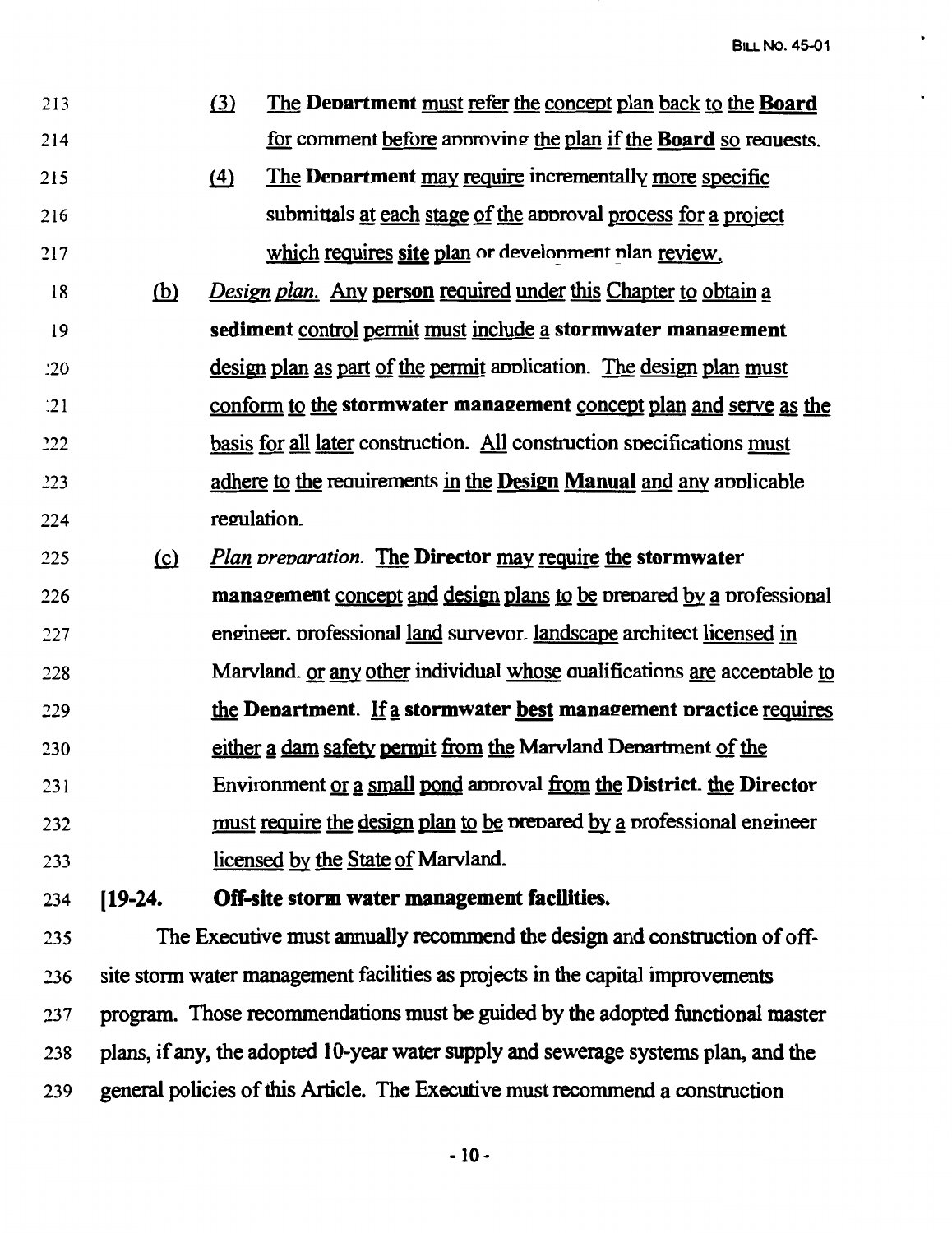<sup>~</sup>240 241 242 schedule for capital improvements program projects to provide adequate protection of the watersheds from the increases in stonn water in the basins where contributing development occurs.]

243 244 245 246 247 248 249 250 251 252 253 254 255 256 257 258 259 260 261 262 263 264 265 **19-24. On-site reauirements: County oarticioation: waivers.**  (a) *On-site stormwater management.* A **person** that receives a building permit or a sediment control permit must provide on-site stormwater **manaeement** unless the **Director** waives this reouirement. (b) *County participation.* If the [[Denartment]] Director of **Environmental Protection finds that additional storage capacity in an on-site** facility would correct an existing problem or provide sufficient capacity for future **develooment** or **redevelooment** projects, the **[[Deoartmentl) County** may narticinate financiallv in the construction of a stormwater management facility. The amount of narticination must be determined by the extent to which the facility exceeds on-site **stormwater manaeement** reauirements. \_(£) *Waiver.*  (1) An **annicant** seeking a waiver of any **on-site stormwater** management requirement must submit a request to the **Department** in writing in a form accentable to the **Director**. The **annlicant** must submit a separate written request for each later addition. extension. or modification to a development that has received a waiver. illeright The **Director may grant a waiver if the anolicant** shows that existing [[circumstances]] physical conditions prevent full comnliance with any **on-site stormwater manaeement**  reauirement.

~ ;

**In the community of the community of the community of the community of the community of the community of the community of the community of the community of the community of the community of the community of the community** the Marian  $n \frac{3}{9}$ ~l I .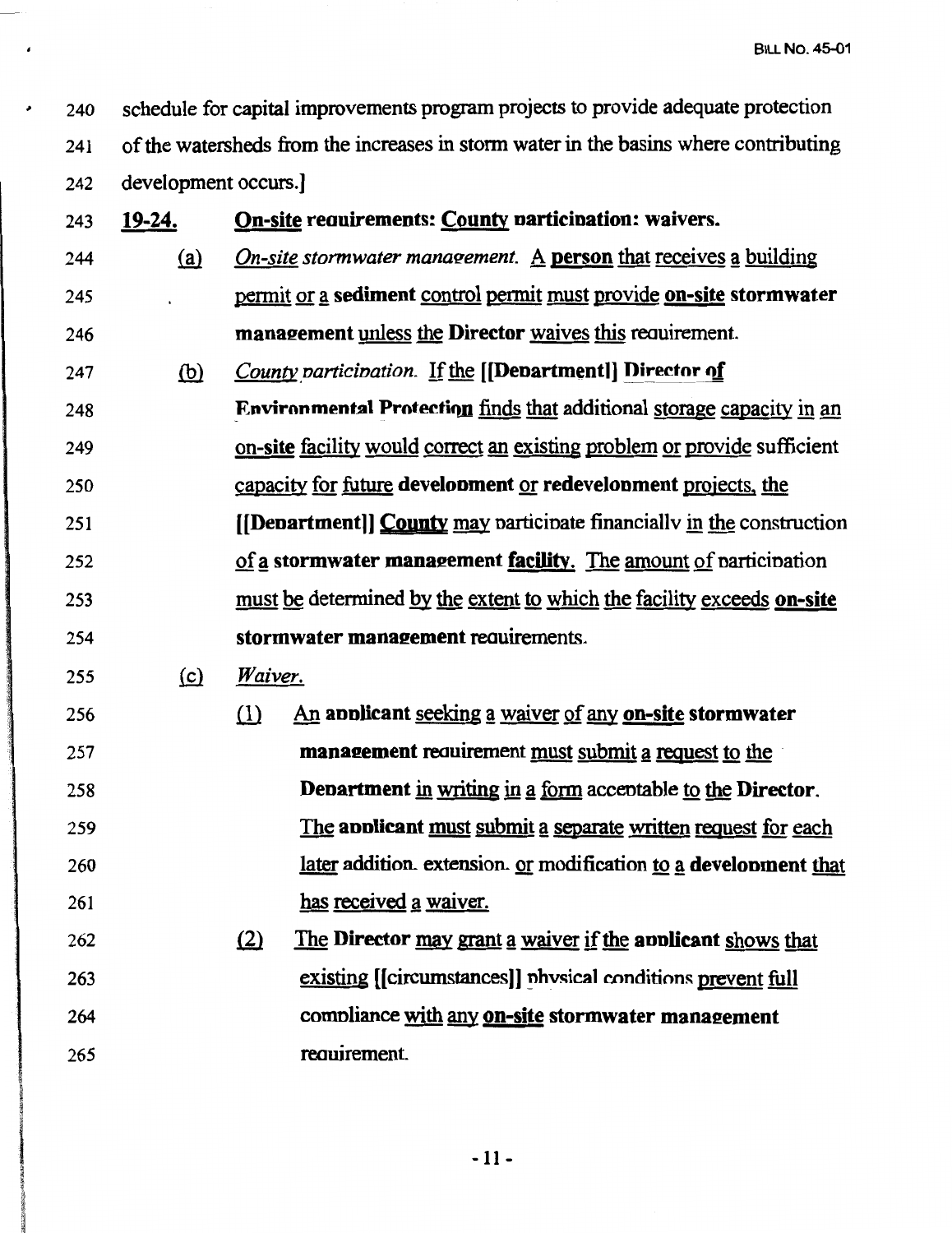$\ddot{\phantom{0}}$ 

| (3)               | ٠<br>If a site is an infill development or redevelopment site, the |                                                                  |  |  |
|-------------------|--------------------------------------------------------------------|------------------------------------------------------------------|--|--|
|                   | <b>Director may waive channel protection requirements if:</b>      |                                                                  |  |  |
|                   | <u>(A)</u>                                                         | the planned development or redevelopment project will            |  |  |
|                   |                                                                    | not increase the impervious surface area on the site; or         |  |  |
|                   | (B)                                                                | runoff from the site will drain through an adequately-sized      |  |  |
|                   |                                                                    | existing improved storm drain system before discharging          |  |  |
|                   |                                                                    | into a natural stream channel without adversely affecting        |  |  |
|                   |                                                                    | the receiving channel, and the discharge to the storm drain      |  |  |
|                   |                                                                    | system will not increase erosion in the receiving waters.        |  |  |
| $\left( 4\right)$ |                                                                    | The Director may also waive channel protection requirements if:  |  |  |
|                   | <u>(A)</u>                                                         | an off-site facility was designed and constructed to provide     |  |  |
|                   |                                                                    | the necessary runoff controls for the site; and                  |  |  |
|                   | (B)                                                                | the facility's design assures non-erosive convevance of          |  |  |
|                   |                                                                    | runoff from the site to the facility.                            |  |  |
| (5)               |                                                                    | The Director may grant a waiver only if:                         |  |  |
|                   | <u>(A)</u>                                                         | the applicant satisfies criteria established by regulation:      |  |  |
|                   |                                                                    | and                                                              |  |  |
|                   | (B)                                                                | the waiver is consistent with an applicable watershed            |  |  |
|                   |                                                                    | management plan approved by the Department of                    |  |  |
|                   |                                                                    | <b>Environmental Protection.</b>                                 |  |  |
| <u>(6)</u>        |                                                                    | The [IDenartment]] Director may grant each waiver only on a      |  |  |
|                   |                                                                    | case-by-case basis. The [IDenartment]] Director must consider    |  |  |
|                   |                                                                    | the cumulative effects of all waivers granted in a drainage area |  |  |
|                   |                                                                    | or watershed.                                                    |  |  |
| (7)               |                                                                    | When a waiver is granted, the [[Denartment]] Director must       |  |  |
|                   |                                                                    | require the applicant to:                                        |  |  |
|                   |                                                                    | provide a monetary contribution:                                 |  |  |
|                   |                                                                    | <u>(A)</u>                                                       |  |  |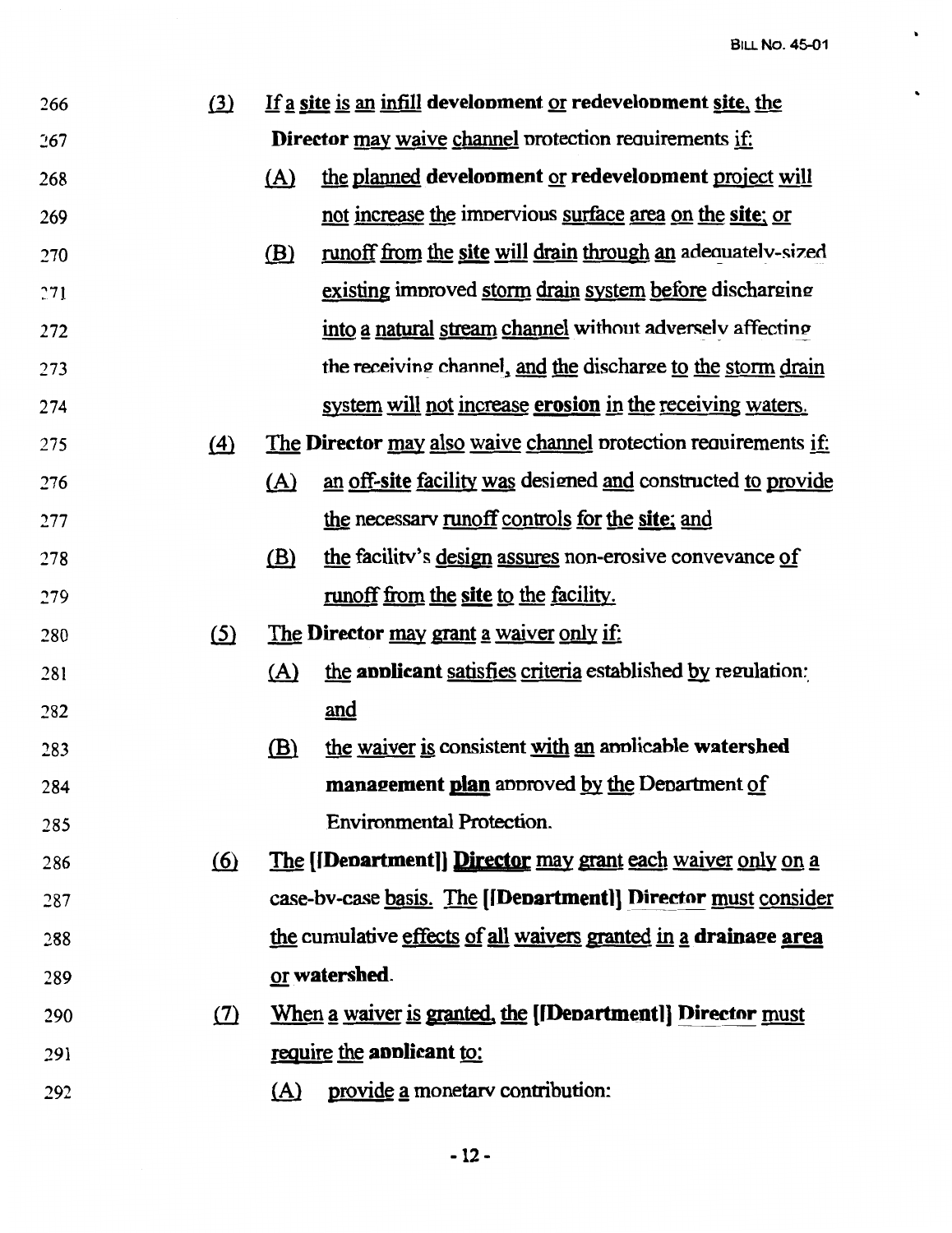$\ddot{\phantom{0}}$ 

| ۰ | 293 |               | <u>(B)</u> | grant an easement or dedicate land for the County to                                     |
|---|-----|---------------|------------|------------------------------------------------------------------------------------------|
|   | 294 |               |            | construct a stormwater management facility; or                                           |
|   | 295 |               | (C)        | take specific stream or wetland restoration measures.                                    |
|   | 296 | $[19-25]$     |            | Storm water management required for all development.                                     |
|   | 297 |               |            | The Board must not approve an application for preliminary plan of subdivision            |
|   | 298 |               |            | unless the application includes a statement and drawing describing, in concept, how      |
|   | 299 |               |            | erosion, sediment, water quality impacts, and storm water resulting from the             |
|   | 300 |               |            | development will be controlled or managed. This concept plan, which must be              |
|   | 301 |               |            | approved by the Department of Permitting Services, must indicate whether storm           |
|   | 302 |               |            | water will be managed on-site or off-site and, if on-site, the general location and type |
|   | 303 |               |            | of management. The Department of Permitting Services must not issue a building,          |
|   | 304 |               |            | grading, or sediment control permit for any parcel or lot created before or after the    |
|   | 305 |               |            | effective date of this Article unless the Director of Permitting Services has approved   |
|   | 306 |               |            | a plan for on-site storm water management or a waiver of the on-site storm water         |
|   | 307 |               |            | management requirement for the plat or parcel.]                                          |
|   | 308 | <u>19-25.</u> |            | Contributions. dedications. and stream restoration.                                      |
|   | 309 | <u>(a)</u>    |            | Contributions. Each monetary contribution required under Section 19-                     |
|   | 310 |               |            | 24 must comply with a fee schedule set by Executive regulation. The                      |
|   | 311 |               |            | County must credit each contribution to a capital improvement program                    |
|   | 312 |               |            | project for planning and implementation of stormwater management                         |
|   | 313 |               |            | and stream or wetland restoration.                                                       |
|   | 314 | <u>(b)</u>    |            | Dedications. The County may agree with an applicant to accept an                         |
|   | 315 |               |            | easement or dedicate land to build a stormwater management facility.                     |
|   | 316 |               |            | If the Department consents in writing for a facility to be located on                    |
|   | 317 |               |            | parkland. the <b>Board</b> [[may]] must also agree [[with]] before the                   |
|   | 318 |               |            | applicant [[to]] may dedicate land to build a stormwater management                      |
|   | 319 |               | facility.  |                                                                                          |
|   |     |               |            |                                                                                          |

 $\sim$   $\sim$   $z$ 

 $\cdot$ 

-13-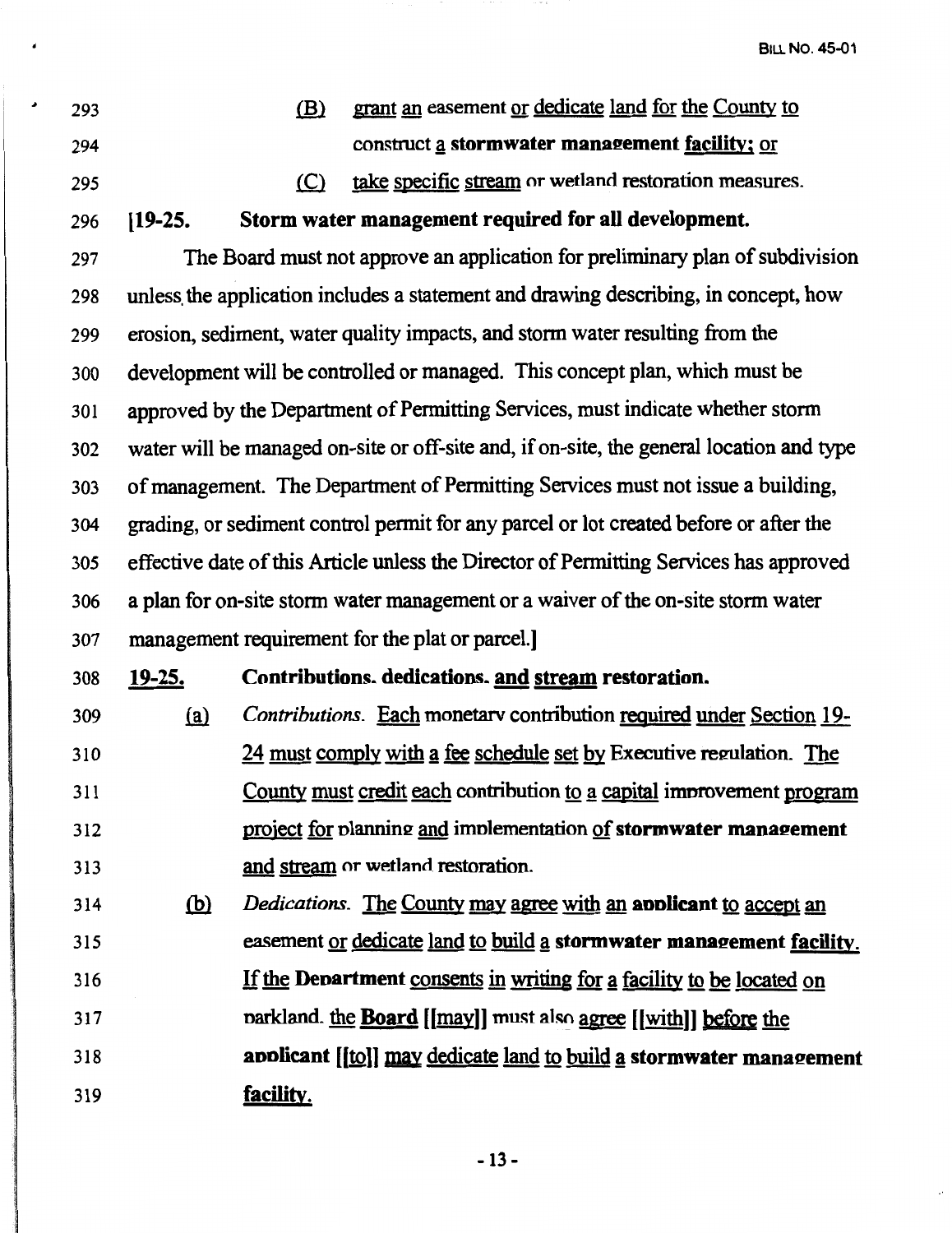$\hat{\phantom{a}}$ 

 $\hat{\mathbf{r}}$ 

| 320 | $\Omega$      |                                                                        | Stream and wetlands restoration measures. The Department may                          |  |  |
|-----|---------------|------------------------------------------------------------------------|---------------------------------------------------------------------------------------|--|--|
| 321 |               | allow an applicant to construct stream or wetland restoration measures |                                                                                       |  |  |
| 322 |               | instead of on-site stormwater management controls if:                  |                                                                                       |  |  |
| 323 |               | $\Omega$                                                               | the Director of Permitting Services and the Director of                               |  |  |
| 324 |               |                                                                        | <b>Environmental Protection both find that it is in the County's</b>                  |  |  |
| 325 |               |                                                                        | best interest for the applicant to provide stream or wetland                          |  |  |
| 326 |               |                                                                        | restoration measures: and                                                             |  |  |
| 327 |               | (2)                                                                    | the estimated cost of the stream or wetland restoration measures                      |  |  |
| 328 |               |                                                                        | do not exceed the estimated cost of on-site stormwater                                |  |  |
| 329 |               |                                                                        | management controls that the applicant would otherwise be                             |  |  |
| 330 |               |                                                                        | required to construct.                                                                |  |  |
| 331 | $[19-26]$     |                                                                        | On-site requirements; waivers.                                                        |  |  |
| 332 |               |                                                                        | A person that applies for a building permit must provide for on-site storm            |  |  |
| 333 |               |                                                                        | water management unless the Director of Permitting Services waives this               |  |  |
| 334 |               |                                                                        | requirement after receiving a written request from the applicant. If a waiver is      |  |  |
| 335 |               |                                                                        | granted, the Department of Permitting Services must require the applicant to provide: |  |  |
| 336 | (a)           | monetary contributions,                                                |                                                                                       |  |  |
| 337 | (b)           |                                                                        | drainage or conveyance improvements, or                                               |  |  |
| 338 | (c)           | the grant of an easement or a dedication of land for the County to     |                                                                                       |  |  |
| 339 |               |                                                                        | construct a storm water management facility.                                          |  |  |
| 340 | <u>19-26.</u> |                                                                        | Stormwater management design criteria.                                                |  |  |
| 341 | (a)           |                                                                        | Each applicant must use recharge volume, water quality volume, and                    |  |  |
| 342 |               |                                                                        | channel protection storage volume sizing criteria to design a                         |  |  |
| 343 |               |                                                                        | stormwater management facility for new development as required by                     |  |  |
| 344 |               |                                                                        | the Design Manual and any applicable regulation. Each applicant                       |  |  |
| 345 |               |                                                                        | must also use water quality volume and channel protection storage                     |  |  |
| 346 |               |                                                                        | criteria for any redevelopment project. If the Department finds that                  |  |  |

 $\sim$   $\sim$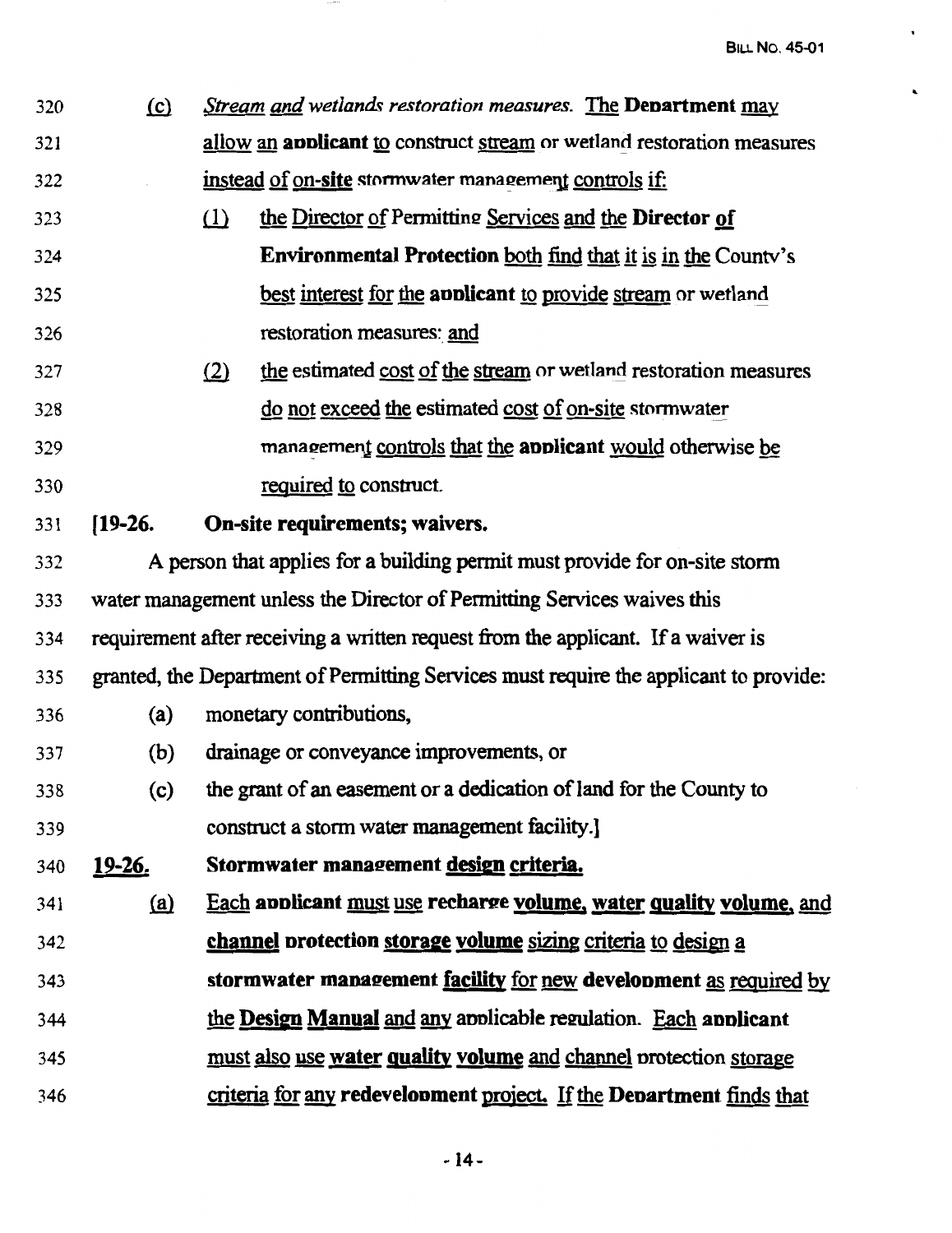$\sim 10^{-1}$ 

| 347 |            | historical flooding problems exist at the site of a new development or   |
|-----|------------|--------------------------------------------------------------------------|
| 348 |            | redevelopment project, the Director may require the use of overbank      |
| 349 |            | flood protection volume and extreme flood volume criteria.               |
| 350 | (b)        | The Director may reduce the minimum control requirements if the          |
| 351 |            | applicant incorporates nonstructural stormwater management               |
| 352 |            | measures into the site design plans in accordance with the Design        |
| 353 |            | Manual and any applicable regulation.                                    |
| 354 | <u>(c)</u> | The applicant may use alternative structural and nonstructural practices |
| 355 |            | to satisfy water quality volume requirements if the Director finds that  |
| 356 |            | those practices satisfy the criteria in the Design Manual and any        |
| 357 |            | additional criteria established by regulation. The Denartment must       |
| 358 |            | approve any alternative practice used for either a new development or    |
| 359 |            | redevelopment project. The Administration must also approve any          |
|     |            |                                                                          |
| 360 |            | alternative practice used for a new development project.                 |
| 361 | $[19-27]$  | <b>Contributions.</b>                                                    |
| 362 | (a)        | Monetary amount. When an applicant obtains a waiver of the required      |
| 363 |            | on-site storm water management, the monetary contribution required       |
| 364 |            | must be made under a fee schedule established as part of the regulations |
| 365 |            | adopted by the Executive under Section 19-31. The fee schedule must      |
| 366 |            | be based on the cubic feet of storage required for on-site management of |
| 367 |            | the development in question under the soil conservation service formula  |
| 368 |            | unless the developer and the County agree on a greater alternate         |
| 369 |            | contribution. The County must credit all of the monetary contributions   |
| 370 |            | to the appropriate capital improvements program project. The monetary    |
| 371 |            | contribution must not exceed the cost of the otherwise required on-site  |

 $\cdot$ 

**-1S-**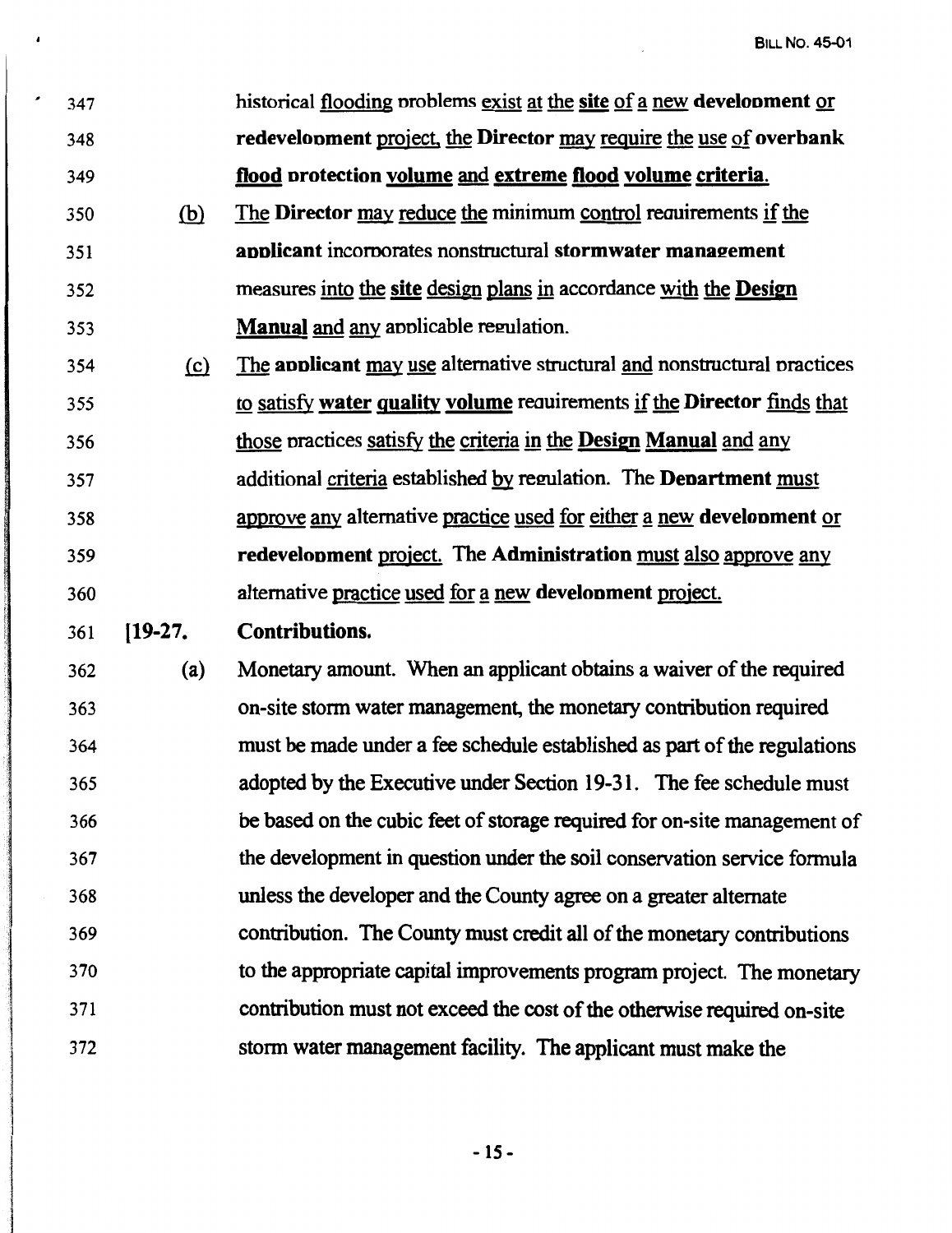373 monetary contribution to the County before the County issues a building 374 **permit for the development.** 

- 375 (b) Dedication of land. Instead of the applicant making a monetary 376 377  $378$ 379 380 381 382 383 384 385 386 387 388 contribution to the County when the applicant obtains a waiver of the requirement to provide for on-site storm water management under Section 19-26, the applicant may agree with the Department of Permitting Services or the Board, if the Department of Permitting Services consents in writing for the site to be added to parkland, to dedicate land for construction of a storm water management facility. The applicant must sign the agreement with the Department of Permitting Services or the Board before recording the plats. If no recorded plat is required, then the applicant must enter into the agreement with the Department of Permitting Services or the Board before the Department of Permitting Services issues the building permit. Whenever an applicant signs an agreement with the Board, the applicant must provide a certified copy to the Department of Permitting Services.] 389 **19-27. Financial securitv.**
- 390 **(a)** *Required.*
- 391 392 393 394 395 396 397 398 (1) Before issuing a building permit for a **development** which requires a stormwater management facility, the Director must require the **applicant** or owner to furnish a performance or cash bond, irrevocable letter of credit, certificate of guarantee. or other instrument from a financial institution or issuing **person** satisfactorv to the **Director** and the County Attomev. for construction of the **on-site stormwater manaeement facility** in an amount equal to the estimated cost of the construction.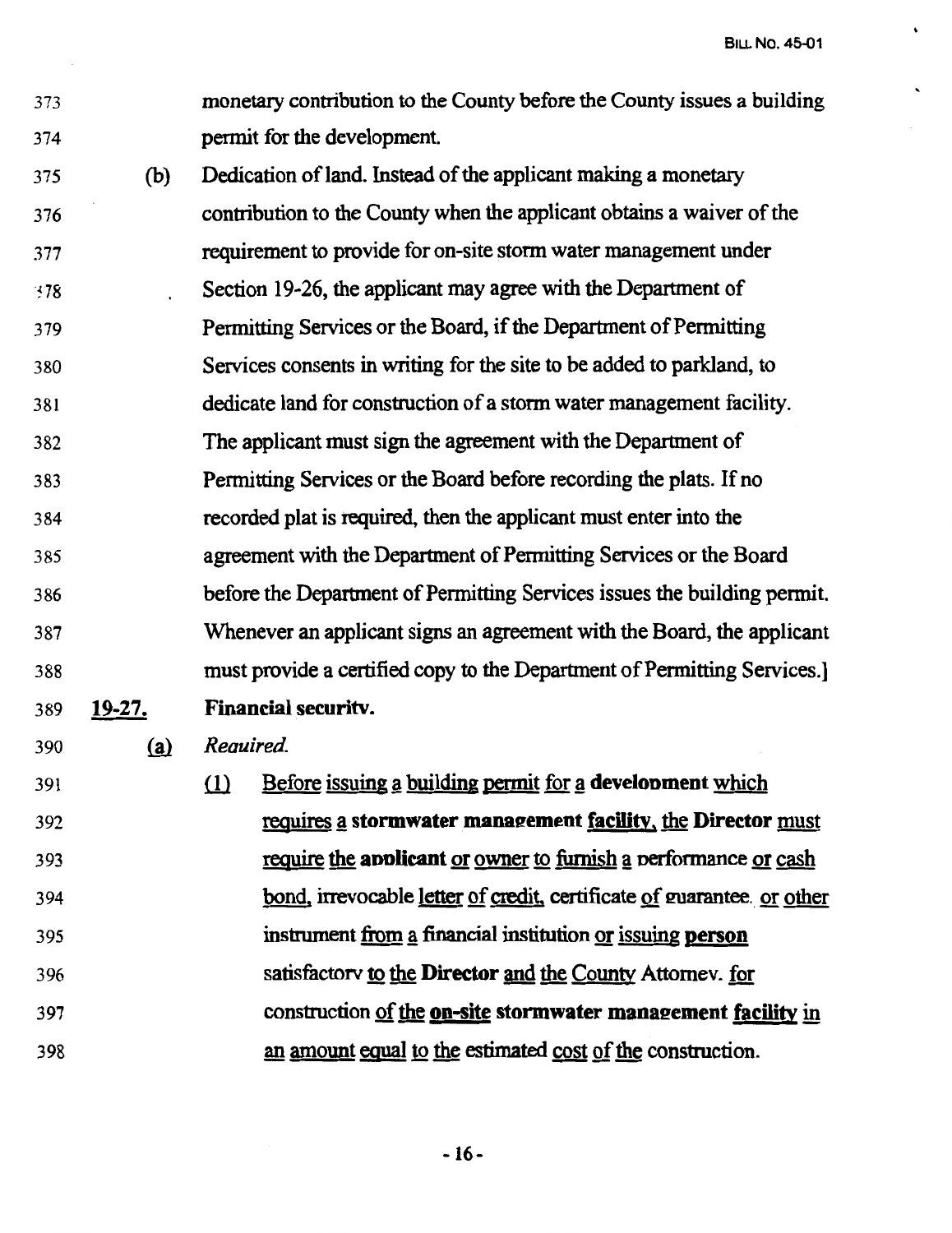| 399   | As used in this Article, a certificate of guarantee is an instrument     |
|-------|--------------------------------------------------------------------------|
| 400   | issued by an organization approved by the <b>Director</b> that satisfies |
| 401   | the capitalization criteria and other reasonable criteria established    |
| 402   | by regulation. The certificate of guarantee must only be issued          |
| $-03$ | by the approved organization on behalf of the organization's             |
| 404   | members in good standing. Only the Director may resolve                  |
| 405   | questions concerning an applicant's eligibility to post a                |
| 406   | certificate of guarantee.                                                |

407 408 409 410 411 412 413 414 415  $(3)$  The bond, letter of credit, certificate of guarantee. or other instrument must be conditioned on the faithful performance of the terms and conditions of an approved **stormwater management** plan and construction of the facility as nrovided in that plan and under this Article. The bond, letter of credit, certificate of guarantee. or other instrument must inure to the benefit of the County if the **aoolicant** or owner does not comply with the conditions of the bond, letter of credit, certificate of guarantee. or other instrument.

416 (b) *Release.* 

417 418 419 420 (1) The **Director** must not release a bond, letter of credit, certificate of guarantee. or other instrument until the **Department**, after a final inspection. has found that the **stormwater management facility** comnlies with the annroved plan and this Article.

421 422 423 424 425 <u>(2) The Department may agree with an applicant regarding the</u> stages of the work to be done on the facility. After completing each stage, the **aoolicant** must notify the **Deoartment** that the **aoolicant** is ready for an insnection and, after the **Director**  certifies that the **aoolicant** has comnleted that stage of work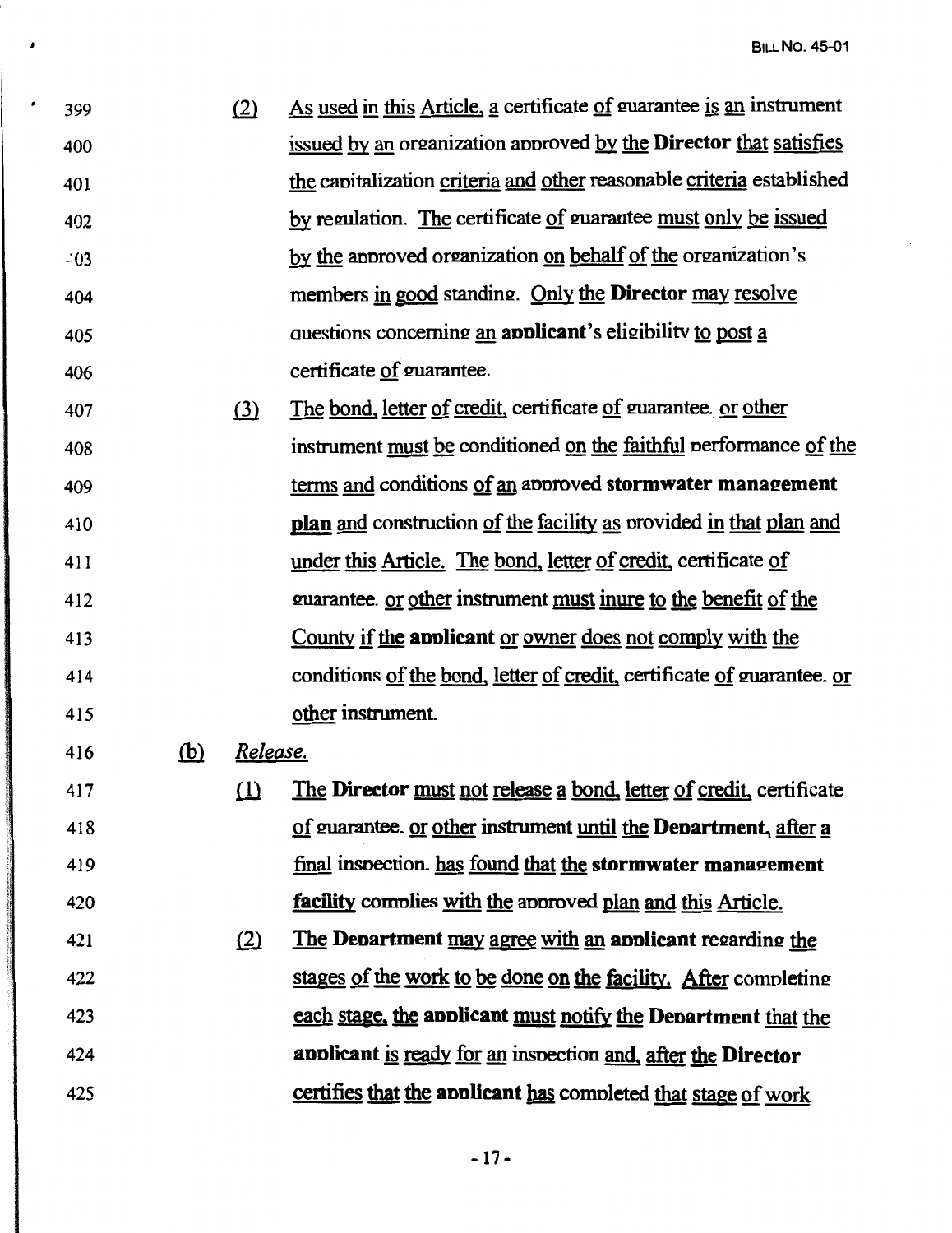| 426 | under the approved plan and this Article, the Director may reduce |
|-----|-------------------------------------------------------------------|
| 427 | the bond, letter of credit, certificate of guarantee, or other    |
| 428 | instrument pro rata, or may direct the Director of Finance to     |
| 429 | refund to the applicant a prorated share of the amount that the   |
| 430 | applicant deposited with the County.                              |

- 431 **(c)** *Revocation of permit.* The Director must immediately revoke a building 432 permit if the nermittee does not maintain the bond, letter of credit, 433 certificate of guarantee. or other instrument. If the Director finds that an 434 organization issuing certificates of guarantee has violated an applicable 435 law or regulation, the Director may immediately revoke any permit held 436 by that organization's members to which a certificate of guarantee 437 applies.
- 438 **[19-28. County participation** in **on-site facilities.**

439 When the Department of Pennitting Services determines that additional 440 storage capacity beyond that required of the applicant for on-site storm water 441 management is needed to correct an existing problem or to provide protection in a 442 more desirable fashion for future development, the Department may acquire, by 443 purchase or dedication, additional land from the applicant or owner as necessary, or 444 the Department may participate financially in the construction of a storm water 445 management facility to the extent that the facility exceeds the required on-site storm 446 water management.]

- 147 **19-28. Inspection <u>and</u> maintenance <u>of</u> stormwater management facilities.**<br>448 (a) Installation inspections.
- 449 450 451 452 ill The **Denartment**. or an individual annoved by the **Denartment.** must inspect each **stormwater manaeement facility** under construction as needed to certify the facility's comnliance with annroved plans. The [Denartment]] inspector must conduct

- **18-**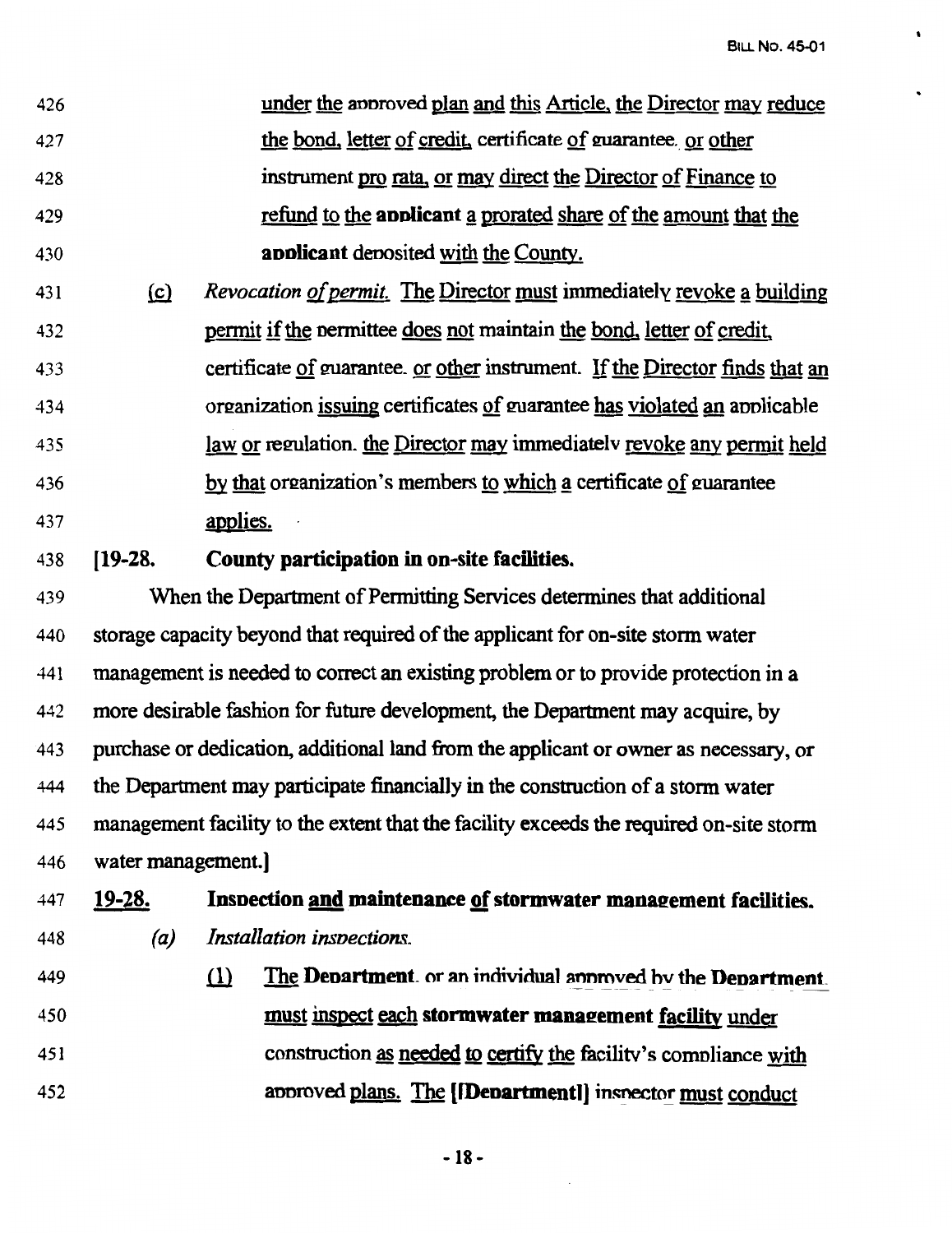| ٠<br>453 |            |     |         | each inspection as provided in a checklist that the Department          |
|----------|------------|-----|---------|-------------------------------------------------------------------------|
| 454      |            |     |         | has approved for each type of stormwater management facility.           |
| 455      |            |     |         | The inspector must prepare a written inspection report that             |
| 456      |            |     |         | includes the following information:                                     |
| 457      |            |     | (A)     | the date and location of the inspection:                                |
| 458      |            |     | (B)     | whether construction complied with the approved                         |
| 459      |            |     |         | stormwater management plan;                                             |
| 460      |            |     | $\circ$ | any variation from approved construction specifications:                |
| 461      |            |     |         | and                                                                     |
| 462      |            |     | (D)     | any violations of law or regulations that the inspector                 |
| 463      |            |     |         | observes.                                                               |
| 464      |            | (2) |         | The Department must notify the applicant in writing if the              |
| 465      |            |     |         | inspector observes any violations of this Article during the            |
| 466      |            |     |         | inspection. The written notice must describe the nature of the          |
| 467      |            |     |         | violation and prescribe any corrective action needed.                   |
| 468      |            | (3) |         | Construction work on a stormwater management facility must              |
| 469      |            |     |         | not proceed until the Department:                                       |
| 470      |            |     |         | (A) inspects and approves the work previously completed: and            |
| 471      |            |     | (B)     | furnishes the inspection reports to the applicant after each            |
| 472      |            |     |         | inspection.                                                             |
| 473      | <u>(b)</u> |     |         | Inspection and maintenance of off-site facilities. The Department of    |
| 474      |            |     |         | Environmental Protection must inspect and approve each off-site         |
| 475      |            |     |         | stormwater management facility for acceptance for County                |
| 476      |            |     |         | maintenance. After a facility is accepted. the Department of            |
| 477      |            |     |         | Environmental Protection must inspect each underground facility at      |
| 478      |            |     |         | least once each year and each above-ground facility at least once every |

 $\lambda$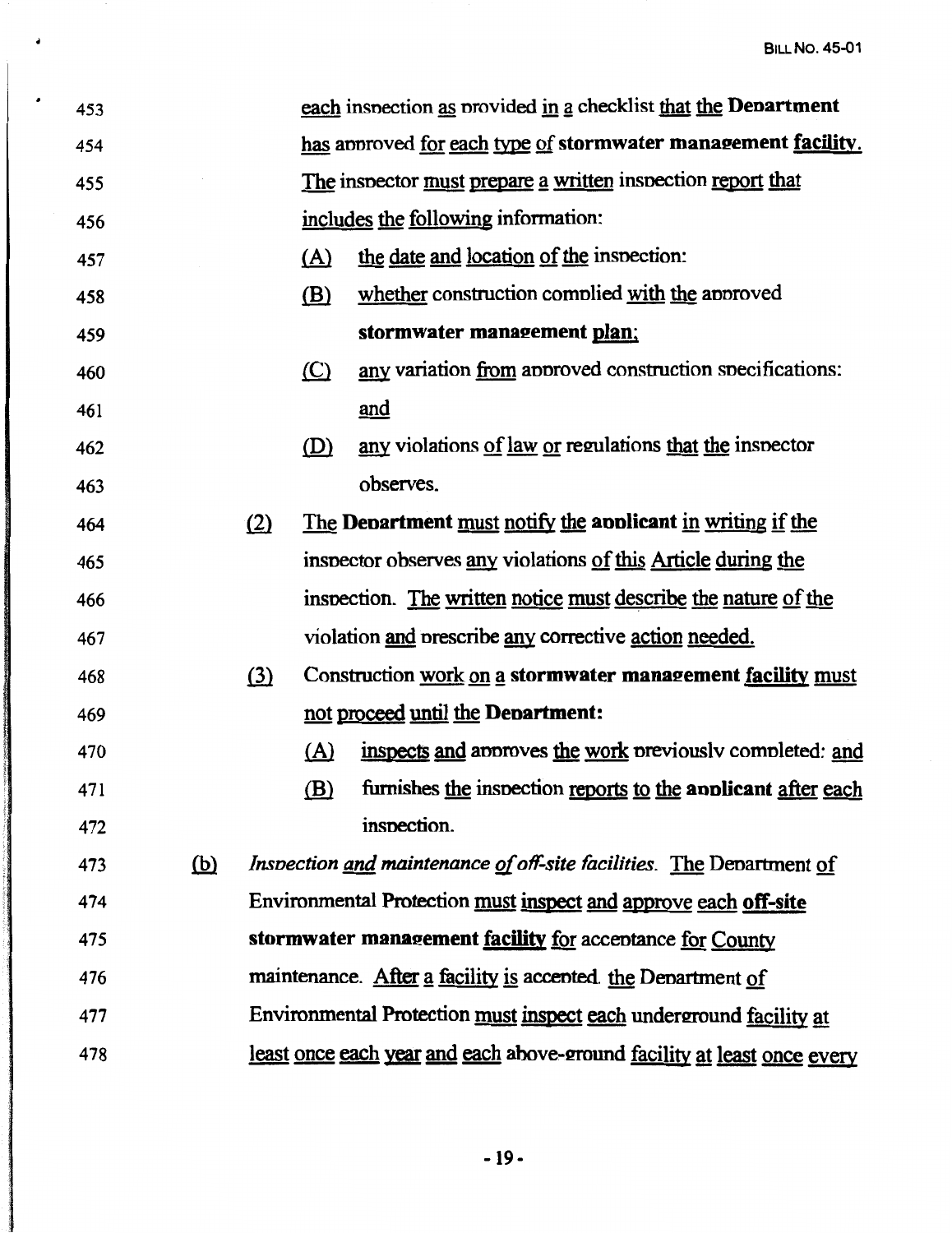$\hat{\mathbf{r}}$ 

 $\hat{\phantom{a}}$ 

| 479 |          |          | 3 years, and must maintain each accepted facility in good working   |
|-----|----------|----------|---------------------------------------------------------------------|
| 480 |          |          | condition.                                                          |
| 481 | $\Omega$ |          | Inspection and maintenance of new on-site facilities.               |
| 482 |          | $\Omega$ | Before issuing a building permit to develop any property that       |
| 483 |          |          | requires an on-site stormwater management facility, the             |
| 484 |          |          | <b>Department</b> must require the property owner to execute an     |
| 485 |          |          | easement and an inspection and maintenance agreement that is        |
| 486 |          |          | binding on all later owners of the land.                            |
| 487 |          | (2)      | The easement and agreement must give the County a perpetual         |
| 488 |          |          | right of access to the facility at all times, to inspect, operate,  |
| 489 |          |          | <u>monitor, install</u> , construct reconstruct modify, maintain or |
| 490 |          |          | repair any part of the stormwater management facility within        |
| 491 |          |          | the easement as needed to assure that the facility remains in       |
| 492 |          |          | proper working condition under approved design and                  |
| 493 |          |          | environmental standards. The agreement must require the owner       |
| 494 |          |          | to be responsible for all nonstructural maintenance of the facility |
| 495 |          |          | if the development consists of residential property or              |
| 496 |          |          | <b>associated nonresidential property.</b> Otherwise. the agreement |
| 497 |          |          | must require the owner to be responsible for all maintenance of     |
| 498 |          |          | the facility, including structural maintenance.                     |
| 499 |          | (3)      | The owner must record the easement and agreement in the             |
| 500 |          |          | County land records and deliver a certified copy of each recorded   |
| 501 |          |          | document to the Departments of Permitting Services and              |
| 502 |          |          | Environmental Protection before the Department may issue a          |
| 503 |          |          | completion certificate.                                             |
| 504 |          | $\Delta$ | After the Department issues a completion certificate for            |
| 505 |          |          | construction of a new stormwater management facility, the           |

 $\mathcal{L}^{\text{max}}_{\text{max}}$ 

-20-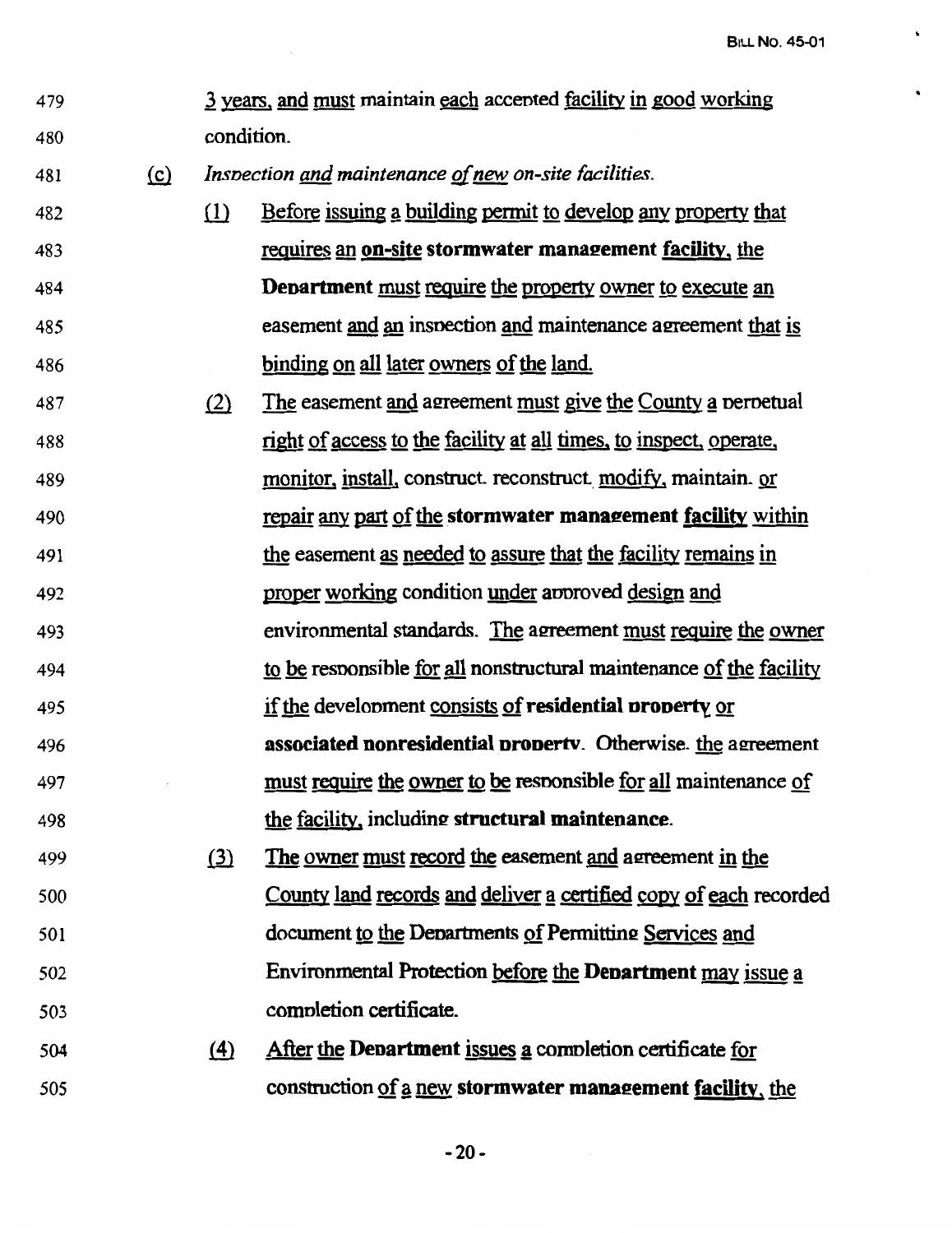| ∙ | 506 |              |            | County must perform all structural maintenance on the facility        |
|---|-----|--------------|------------|-----------------------------------------------------------------------|
|   | 507 |              |            | if the facility serves residential property or associated             |
|   | 508 |              |            | nonresidential property. No other person may perform                  |
|   | 509 |              |            | structural maintenance on a stormwater management facility            |
|   | 510 |              |            | that the County is required to structurally maintain without the      |
|   | 511 |              |            | Countv's written consent.                                             |
|   | 512 |              |            |                                                                       |
|   | 513 |              | <u>(5)</u> | The Department of Environmental Protection must inspect each          |
|   | 514 |              |            | County-maintained underground facility at least once every year       |
|   | 515 |              |            | and each County-maintained above-ground facility at least once        |
|   | 516 |              |            | every 3 years.                                                        |
|   | 517 | ( <u>d</u> ) |            | Inspection and maintenance of existing on-site facilities.            |
|   | 518 |              | $\Omega$   | The owner of an on-site stormwater management facility that           |
|   | 519 |              |            | is not subject to subsection (c) must perform all structural          |
|   | 520 |              |            | maintenance needed to keep the facility in proper working             |
|   | 521 |              |            | condition. The owner of a residential property or associated          |
|   | 522 |              |            | nonresidential property. or a homeowners' association which           |
|   | 523 |              |            | includes the residential property, may execute a stormwater           |
|   | 524 |              |            | management easement granting the County a perpetual right of          |
|   | 525 |              |            | access to inspect, operate, monitor, install, construct. reconstruct. |
|   | 526 |              |            | modify, maintain. or repair any part of the stormwater                |
|   | 527 |              |            | management <u>facility within</u> the easement as needed to assure    |
|   | 528 |              |            | that the facility remains in proper working condition under           |
|   | 529 |              |            | approved design standards.                                            |
|   | 530 |              | (2)        | If the owner of a stormwater management facility grants a             |
|   | 531 |              |            | stormwater management easement to the County, the owner               |
|   | 532 |              |            | must make any structural repairs needed to place the facility in      |

 $\bullet$ 

-21-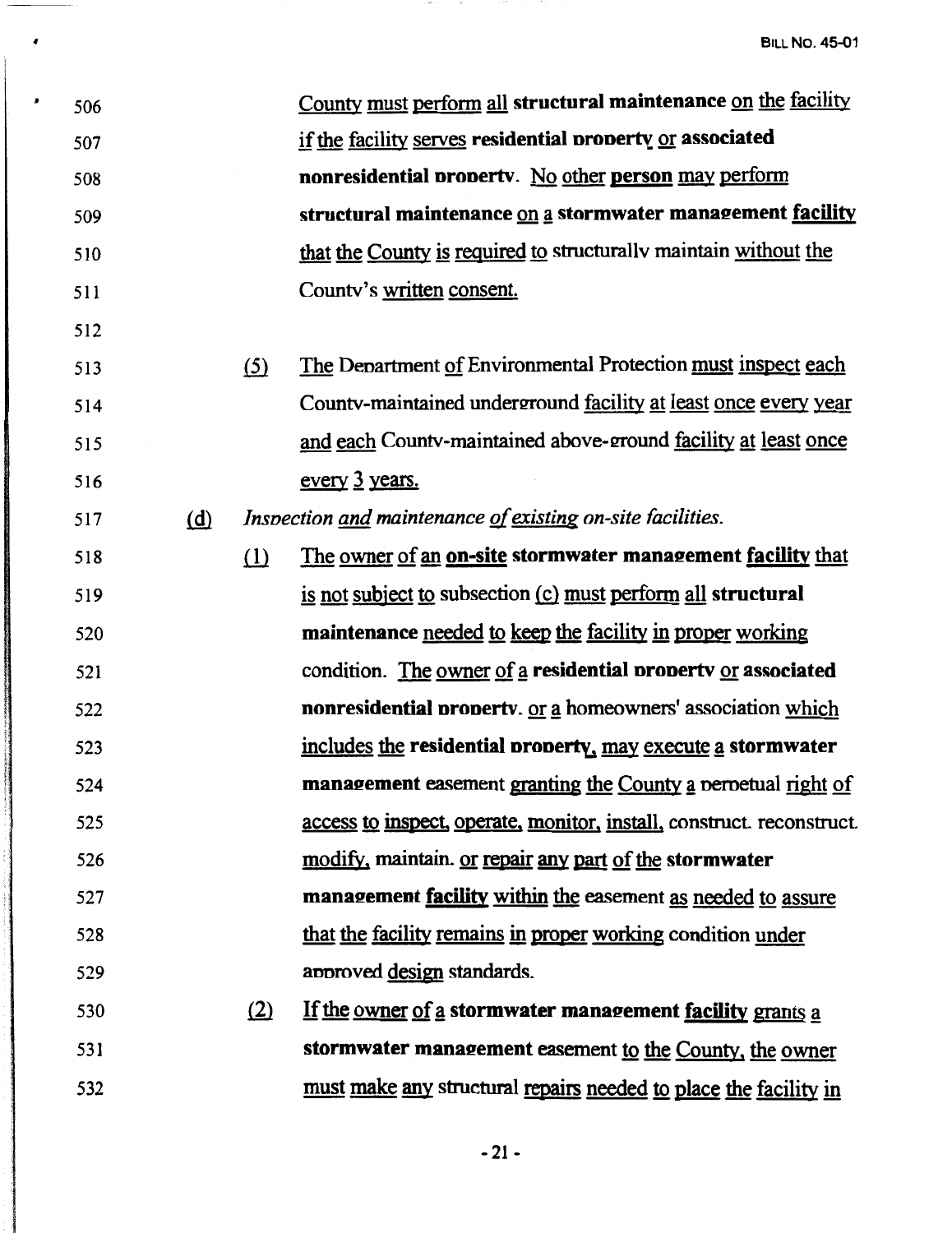..

 $\bullet$ 

| 533 |              | proper working condition. as determined by the Department of               |
|-----|--------------|----------------------------------------------------------------------------|
| 534 |              | Environmental Protection. before the County enters into an                 |
| 535 |              | agreement with the owner that obligates the County to assume               |
| 536 |              | responsibility for structural maintenance of the facility. After           |
| 537 |              | the owner and the County have agreed that the County will                  |
| 538 |              | assume responsibility for structural maintenance of the facility,          |
| 539 |              | the owner must record in the County land records the easement              |
| 540 |              | and any other agreements executed in conjunction with the                  |
| 541 |              | easement that are binding on later owners of the land [[in the             |
| 542 |              | County land records]. The owner must deliver a certified copy              |
| 543 |              | of each recorded document to the Department of Environmental               |
| 544 |              | Protection.                                                                |
| 545 |              | After the Department of Environmental Protection receives a<br>(3)         |
| 546 |              | certified copy of the easement and agreements. the County must             |
| 547 |              | structurally maintain and inspect the facility as provided in              |
| 548 |              | subsection (c).                                                            |
| 549 | $\mathbf{e}$ | Abandonment instead of repair. The Department of Environmental             |
| 550 |              | Protection must inspect each stormwater management facility to see         |
| 551 |              | what repairs, if any, are needed to restore the facility to proper working |
| 552 |              | condition. If the Director of Environmental Protection finds that the      |
| 553 |              | stormwater management facility is no longer needed to control              |
| 554 |              | stormwater nunoff or that the benefits of a repaired stormwater            |
| 555 |              | management facility are not justified by the cost of repair, the owner of  |
| 556 |              | the stormwater management facility must abandon the use of the             |
| 557 |              | facility for stormwater functions as the Director of Environmental         |
| 558 |              | <b>Protection orders.</b> Any order issued under this subsection must not  |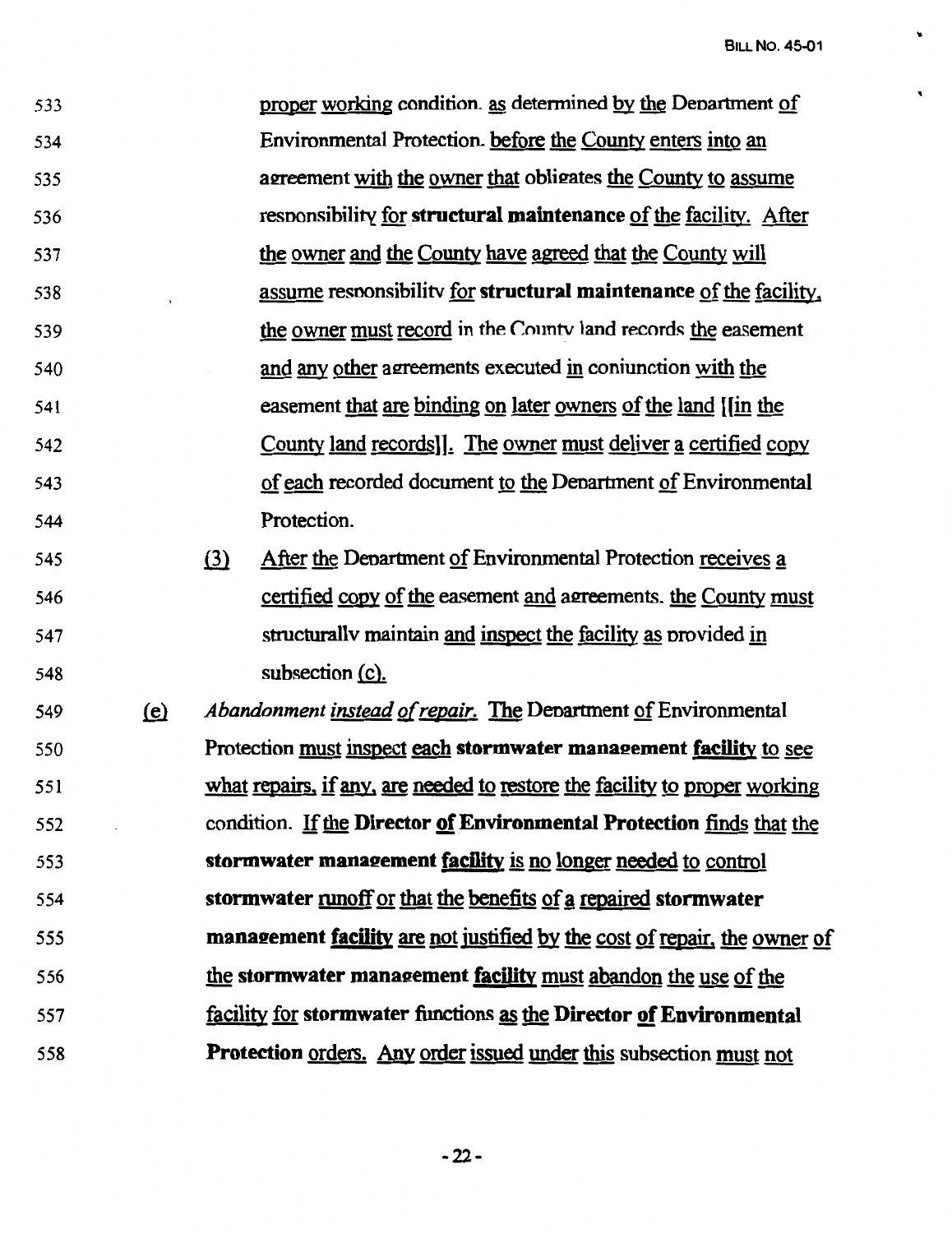| s. | 559 |            |          | restrict the facility from being used for recreational or other purposes       |
|----|-----|------------|----------|--------------------------------------------------------------------------------|
|    | 560 |            |          | not related to stormwater control.                                             |
|    | 561 | <u>(f)</u> |          | Nonstructural maintenance of on-site facilities. The owner of an on-           |
|    | 562 |            |          | site stormwater management facility must provide landscaping and               |
|    | 563 |            |          | perform any other nonstructural maintenance that impacts the                   |
|    | 564 |            |          | effectiveness of routine structural maintenance, performed either              |
|    | 565 |            |          | privately or publicly. Among other actions, the owner must:                    |
|    | 566 |            | $\Omega$ | prevent the accumulation of solid waste on the property and the                |
|    | 567 |            |          | generalized growth of weeds or plants in violation of Section 58-              |
|    | 568 |            |          | 3:                                                                             |
|    | 569 |            | (2)      | clear any woody vegetation. including trees and brush, within 25               |
|    | 570 |            |          | feet of the facility's control structure and within 15 feet of an              |
|    | 571 |            |          | upstream or downstream dam embankment: and                                     |
|    | 572 |            | (3)      | abate any other condition on the property that the Department of               |
|    | 573 |            |          | Environmental Protection reasonably finds may adversely affect                 |
|    | 574 |            |          | the facility's proper functioning.                                             |
|    | 575 | <u>(g)</u> |          | Disposal of materials from maintenance. $\underline{A}$ person that transports |
|    | 576 |            |          | materials or debris resulting from the repair, cleaning. or maintenance of     |
|    | 577 |            |          | a stormwater management facility must dispose of the materials at a            |
|    | 578 |            |          | facility that has a valid permit to accept the type of materials or debris     |
|    | 579 |            |          | being deposited.                                                               |
|    | 580 | <u>(h)</u> |          | <b>Emergency authority.</b> If, after inspection, the Director of              |
|    | 581 |            |          | Environmental Protection finds that the condition of a privately               |
|    | 582 |            |          | maintained stormwater management facility presents an immediate                |
|    | 583 |            |          | danger to the public health or safety because of an unsafe condition or        |
|    | 584 |            |          | improper maintenance. the Director of Environmental Protection may             |
|    | 585 |            |          | take needed actions to protect the public and make the facility safe,          |
|    |     |            |          |                                                                                |

*Charles Inc., Inc., Inc., Inc., Inc., Inc., Inc., Inc., Inc., Inc., Inc., Inc., Inc., Inc., Inc., Inc., Inc.,* 

 $\sim$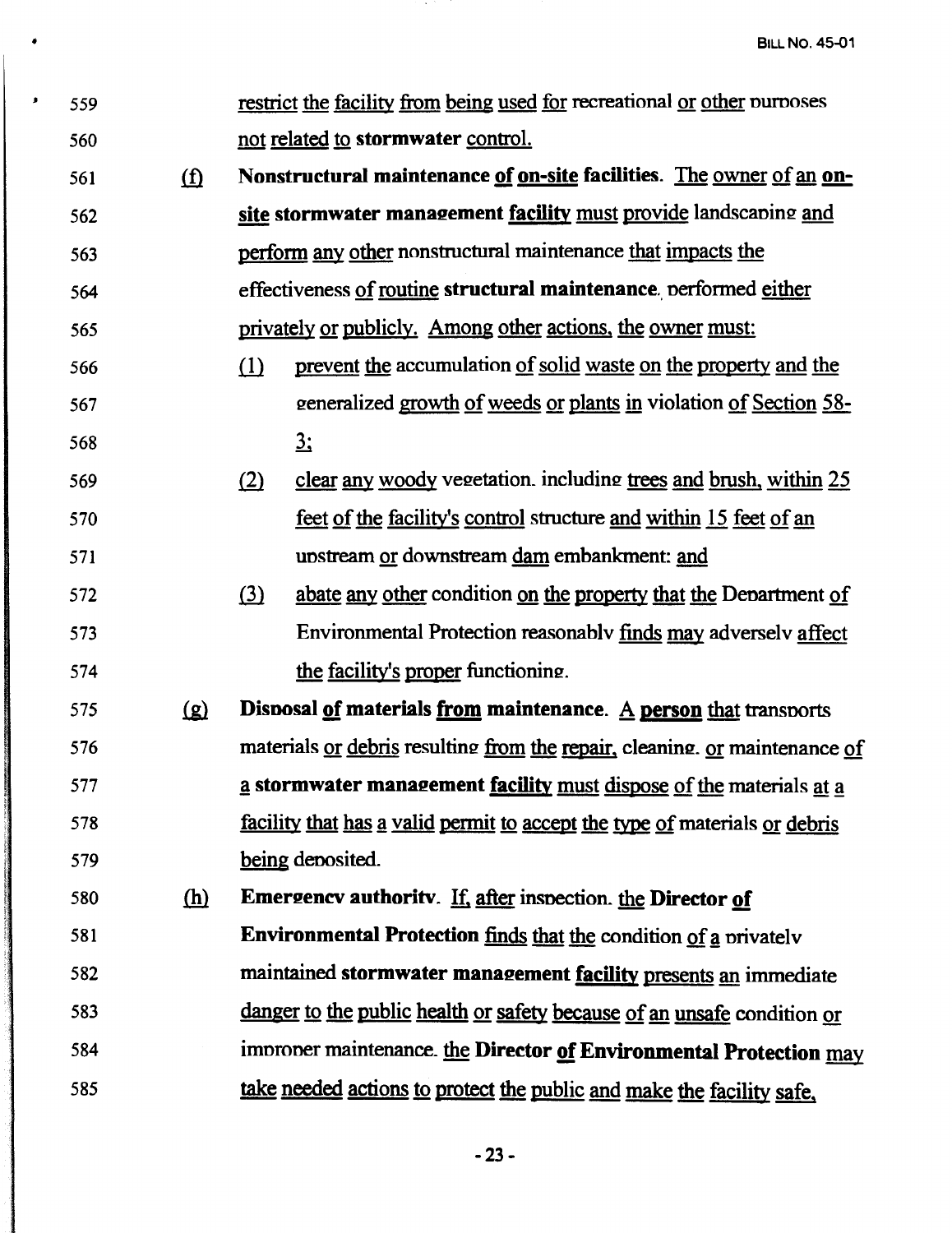•

 $\bar{\mathbf{v}}$ 

| 586 |               |          | including entering the property to make needed repairs. The County                 |
|-----|---------------|----------|------------------------------------------------------------------------------------|
| 587 |               |          | <u>must assess any costs incurred as a result of the Director of</u>               |
| 588 |               |          | <b>Environmental Protection's actions against each owner of the facility.</b>      |
| 589 |               |          | The County may collect the costs in the same manner as real property               |
| 590 |               |          | taxes are collected against the property where the facility is located. In         |
| 591 |               |          | addition. the County may seek reimbursement under any other method                 |
| 592 |               |          | legally available to collect debts owed to the County.                             |
| 593 | $[19-29]$     |          | Inspection and maintenance of off-site storm water management                      |
| 594 | facilities.   |          |                                                                                    |
| 595 |               |          | The Department must inspect and approve all off-site storm water                   |
| 596 |               |          | management facilities for acceptance for County maintenance. After a facility is   |
| 597 |               |          | accepted, the Department must inspect each underground facility at least once each |
| 598 |               |          | year and each above-ground facility at least once every 3 years. The Department    |
| 599 |               |          | must maintain each accepted facility in good working condition.                    |
| 600 | <u>19-29.</u> |          | Stormwater management loan program.                                                |
| 601 | <u>(a)</u>    |          | The Department of Environmental Protection must create a                           |
| 602 |               |          | Stormwater Management Loan Program. The Program must provide                       |
| 603 |               |          | direct loans to eligible homeowners' associations and other residential            |
| 604 |               |          | and associated nonresidential property owners to:                                  |
| 605 |               | $\Omega$ | make structural repairs to restore a stormwater management                         |
| 606 |               |          | facility to acceptable design standards before the owner petitions                 |
| 607 |               |          | the County to assume responsibility for future structural                          |
| 608 |               |          | maintenance of the facility under Section 19-28(d). or                             |
| 609 |               | (2)      | cover the cost of abandoning a facility under Section 19-28(e).                    |
| 610 | $\omega$      |          | <u>The fund for the Program consists of:</u>                                       |
| 611 |               | $\Omega$ | all funds appropriated to the Program:                                             |
| 612 |               | (2)      | all payments on any loan from the Program:                                         |
|     |               |          |                                                                                    |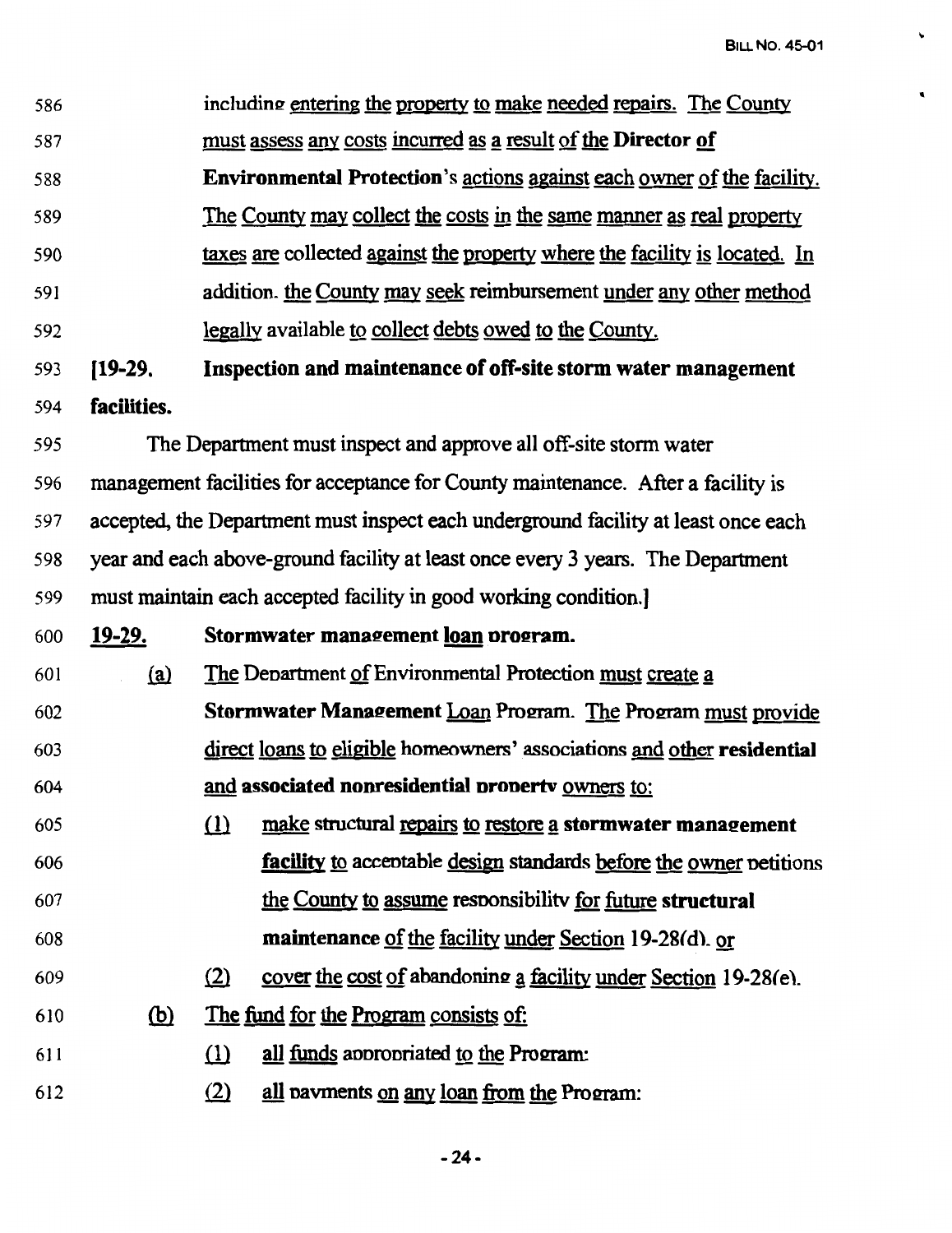| J | 613 |             | (3)               | all interest earned on funds in the Program: and                    |
|---|-----|-------------|-------------------|---------------------------------------------------------------------|
|   | 614 |             | $\left( 4\right)$ | all funds received from any other public or private entity.         |
|   | 615 | $\Omega$    |                   | The County Executive must adopt regulations under method (2) to     |
|   | 616 |             |                   | administer the Program. These regulations should include:           |
|   | 617 |             | $\Omega$          | lending standards and priorities:                                   |
|   | 618 |             | (2)               | terms and conditions of loans:                                      |
|   | 619 |             | $\Omega$          | application procedures:                                             |
|   | 620 |             | $\Delta$          | procedures for loan applicants to request reconsideration of a      |
|   | 621 |             |                   | decision to deny a loan or a decision on interest rates, terms, and |
|   | 622 |             |                   | conditions: and                                                     |
|   | 623 |             | (5)               | collection procedures in cases of nonpayment or default.            |
|   | 624 | $[19-30.]$  |                   | Inspection and maintenance of on-site storm water management        |
|   | 625 | facilities. |                   |                                                                     |
|   | 626 | (a)         |                   | Inspection and maintenance of new facilities.                       |
|   | 627 |             | (1)               | Before issuing a building permit to develop any property that       |
|   | 628 |             |                   | requires an on-site storm water management facility, the            |
|   | 629 |             |                   | Department of Permitting Services must require the property         |
|   | 630 |             |                   | owner to execute an easement and an inspection and maintenance      |
|   | 631 |             |                   | agreement that is binding on all later owners of land served by     |
|   | 632 |             |                   | the on-site storm water management facility.                        |
|   | 633 |             | (2)               | The easement and agreement must give the County a perpetual         |
|   | 634 |             |                   | right of access to the facility at all times, to inspect, operate,  |
|   | 635 |             |                   | monitor, install, construct, reconstruct, modify, maintain, or      |
|   | 636 |             |                   | repair any part of the storm water management facility within the   |
|   | 637 |             |                   | easement as needed to assure that the facility remains in proper    |
|   | 638 |             |                   | working condition under approved design and environmental           |
|   | 639 |             |                   | standards. The agreement must require the owner to be               |
|   |     |             |                   |                                                                     |

 $\bullet$ 

*-25-*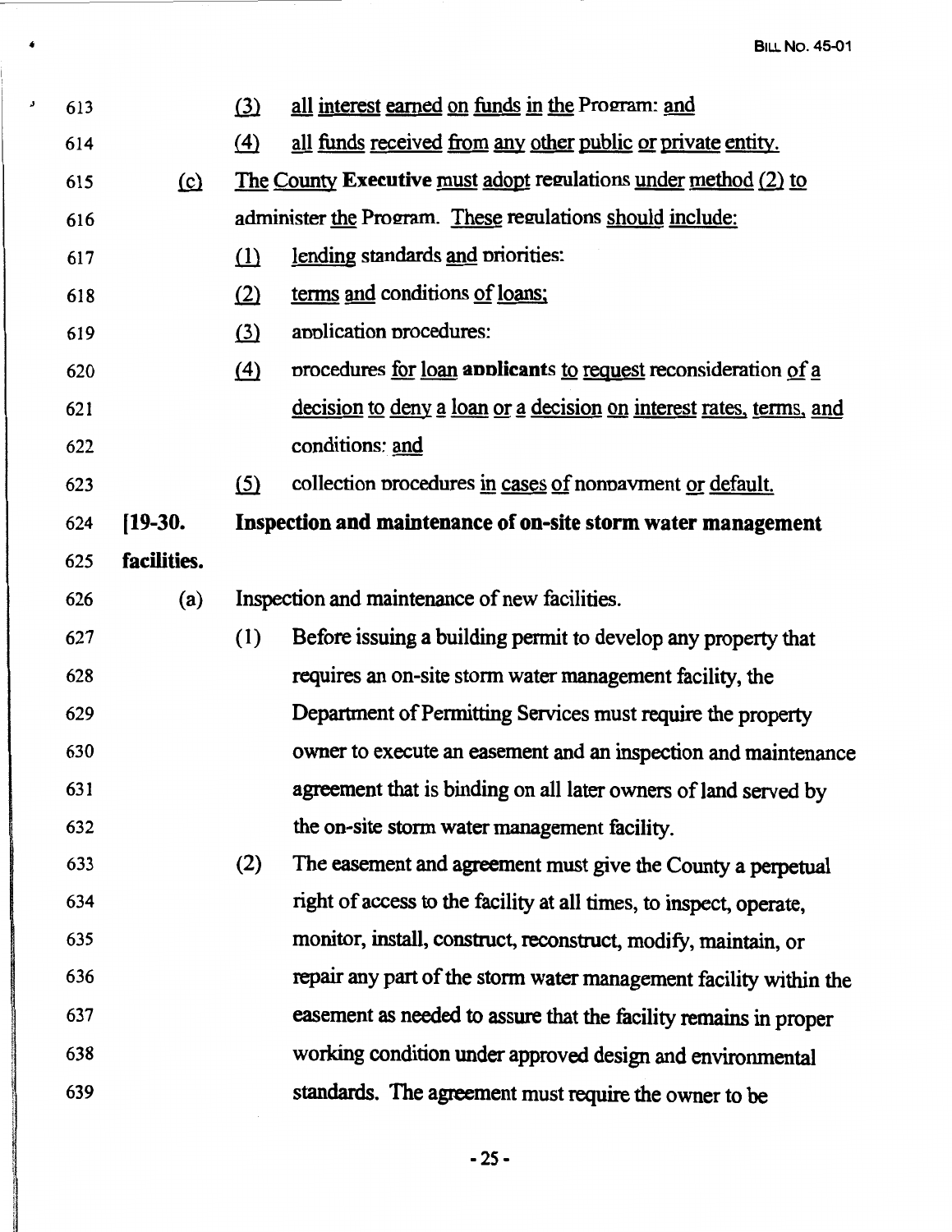$\ddot{\phantom{0}}$ 

 $\bar{\mathbf{t}}$ 

| 640 |     |     | responsible for all nonstructural maintenance of the facility if the  |
|-----|-----|-----|-----------------------------------------------------------------------|
| 641 |     |     | development consists of residential property or associated            |
| 642 |     |     | nonresidential property. Otherwise, the agreement must require        |
| 643 |     |     | the owner to be responsible for all maintenance of the facility,      |
| 644 |     |     | including structural maintenance.                                     |
| 645 |     | (3) | The owner must record the easement and agreement in the               |
| 646 |     |     | County land records and deliver a certified copy of each recorded     |
| 647 |     |     | document to the Departments of Permitting Services and                |
| 648 |     |     | <b>Environmental Protection.</b>                                      |
| 649 |     | (4) | After the Department of Permitting Services issues a completion       |
| 650 |     |     | certificate for the new storm water management facility under         |
| 651 |     |     | Section 19-14, the County must perform all structural                 |
| 652 |     |     | maintenance on the facility if the facility serves residential        |
| 653 |     |     | property or associated nonresidential property. No other person       |
| 654 |     |     | may perform structural maintenance on a storm water                   |
| 655 |     |     | management facility that the County is required to structurally       |
| 656 |     |     | maintain without the County's written consent.                        |
| 657 | (b) |     | Maintenance of existing facilities.                                   |
| 658 |     | (1) | The owner of an on-site storm water management facility that is       |
| 659 |     |     | not subject to subsection (a) must perform all structural             |
| 660 |     |     | maintenance needed to keep the facility in proper working             |
| 661 |     |     | condition. The owner of a residential property or associated          |
| 662 |     |     | nonresidential property, or a homeowners' association which           |
| 663 |     |     | includes the residential property, may execute a storm water          |
| 664 |     |     | management easement granting the County a perpetual right of          |
| 665 |     |     | access to inspect, operate, monitor, install, construct, reconstruct, |
| 666 |     |     | modify, maintain, or repair any part of the storm water               |

**-26-**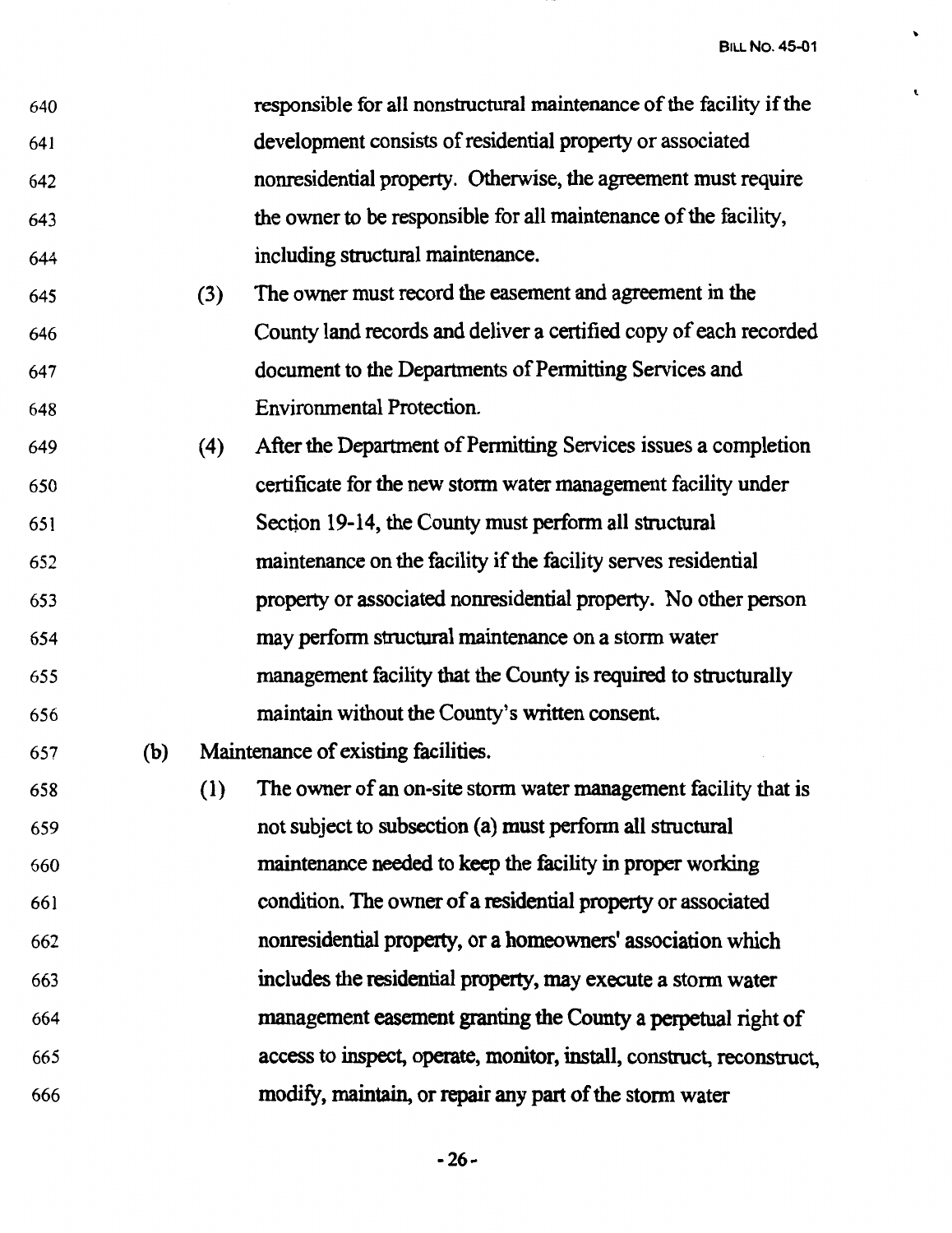| J | 667 |     |     | management facility within the easement as needed to assure that            |
|---|-----|-----|-----|-----------------------------------------------------------------------------|
|   | 668 |     |     | the facility remains in proper working condition.                           |
|   | 669 |     | (2) | If the owner of a storm water management facility grants a storm            |
|   | 670 |     |     | water management easement to the County, the owner must make                |
|   | 671 |     |     | any structural repairs needed to place the facility in proper               |
|   | 672 |     |     | working condition, as determined by the Department, before the              |
|   | 673 |     |     | County enters into an agreement with the owner that obligates the           |
|   | 674 |     |     | County to assume responsibility for structural maintenance of the           |
|   | 675 |     |     | facility. After the owner and the County have agreed that the               |
|   | 676 |     |     | County will assume responsibility for structural maintenance of             |
|   | 677 |     |     | the facility, the owner must record the easement and any other              |
|   | 678 |     |     | agreements executed in conjunction with the easement that are               |
|   | 679 |     |     | binding on subsequent owners of land served by the facility in the          |
|   | 680 |     |     | County land records. The owner must deliver a certified copy of             |
|   | 681 |     |     | each recorded document to the Department of Environmental                   |
|   | 682 |     |     | Protection.                                                                 |
|   | 683 |     | (3) | After the Department receives a certified copy of the easement              |
|   | 684 |     |     | and agreements, the County must structurally maintain the                   |
|   | 685 |     |     | facility as provided in subsection (a).                                     |
|   | 686 | (c) |     | Abandonment instead of repair.                                              |
|   | 687 |     |     | The Department must inspect each storm water management facility to         |
|   | 688 |     |     | see what repairs, if any, are needed to restore the facility to proper      |
|   | 689 |     |     | working condition. If after reviewing the existing drainage patterns,       |
|   | 690 |     |     | age, and design of a storm water management facility, the Director finds    |
|   | 691 |     |     | that it is more prudent to stop using the facility for storm water control  |
|   | 692 |     |     | functions rather than restore it to proper working condition, or finds that |
|   |     |     |     |                                                                             |

 $\mathbf{a}$ 

693 the facility is no longer needed to control storm water runoff because of

**-27-**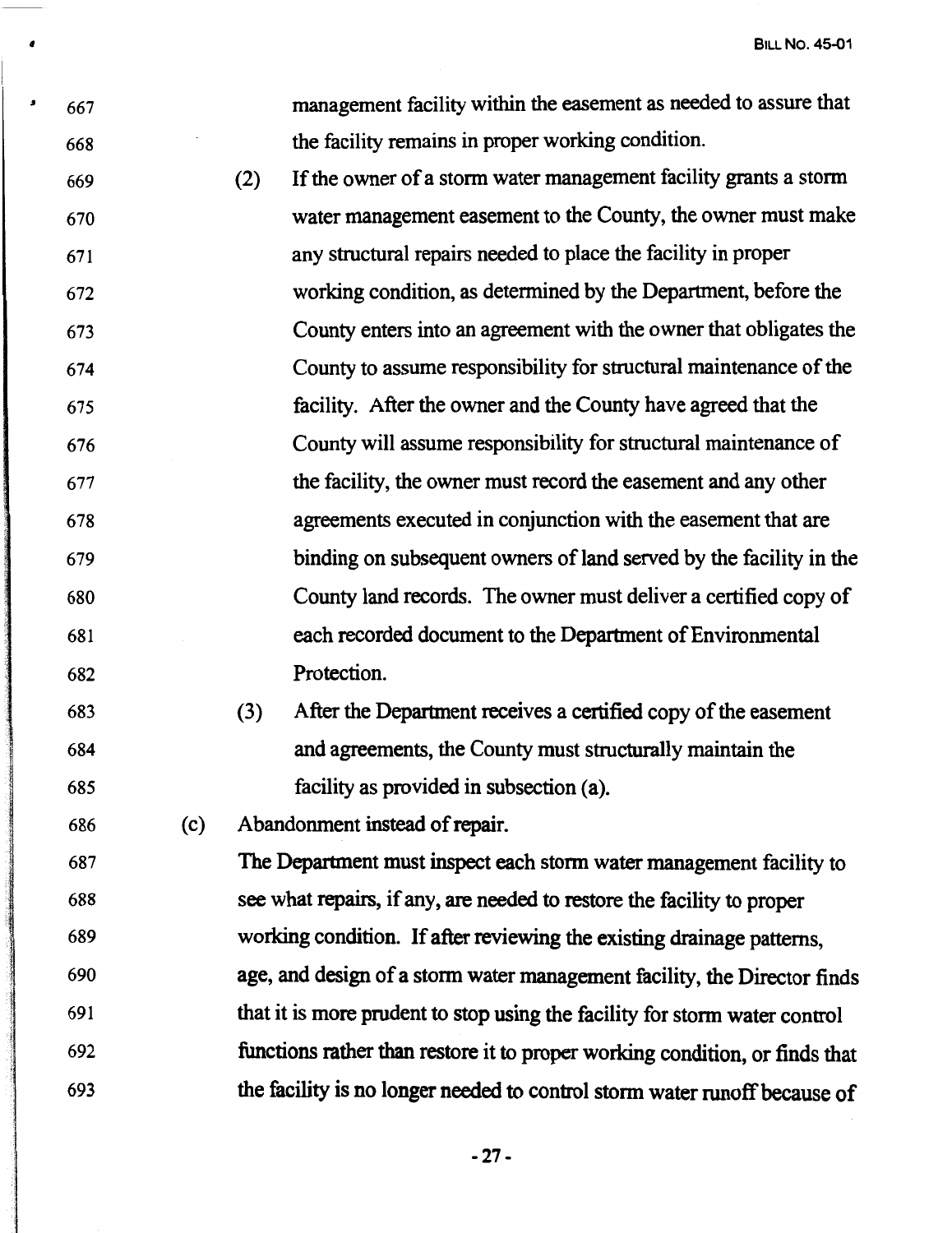..

| 694 |     | $\bullet$<br>later land use changes, the owner must abandon the use of the facility |
|-----|-----|-------------------------------------------------------------------------------------|
| 695 |     | for storm water functions as the Director orders. Any order issued                  |
| 696 |     | under this subsection must not restrict the facility from being used for            |
| 697 |     | recreational or other purposes not related to storm water control.                  |
| 698 | (d) | Nonstructural maintenance.                                                          |
| 699 |     | The owner of an on-site storm water management facility must provide                |
| 700 |     | landscaping and perform any other nonstructural maintenance that                    |
| 701 |     | impacts the effectiveness of routine structural maintenance, performed              |
| 702 |     | either privately or publicly. Among other actions, the owner must:                  |
| 703 |     | prevent the accumulation of solid waste on the property and the<br>(1)              |
| 704 |     | generalized growth of weeds or plants in violation of Section 58-                   |
| 705 |     | 3;                                                                                  |
| 706 |     | clear any woody vegetation, including trees and brush, within 25<br>(2)             |
| 707 |     | feet of the facility's control structure and within 15 feet of an                   |
| 708 |     | upstream or downstream dam embankment; and                                          |
| 709 |     | abate any other condition on the property that the Department<br>(3)                |
| 710 |     | reasonably finds may adversely affect the facility's proper                         |
| 711 |     | functioning.                                                                        |
| 712 | (e) | Emergency authority.                                                                |
| 713 |     | If, after an inspection by the Department, the Director finds that the              |
| 714 |     | condition of a privately maintained storm water management facility                 |
| 715 |     | presents an immediate danger to the public health or safety because of              |
| 716 |     | an unsafe condition or improper maintenance, then the Director must                 |
| 717 |     | take needed actions to protect the public and make the facility safe,               |
| 718 |     | including entering the property to make needed repairs. The County                  |
| 719 |     | must assess any costs incurred as a result of the Director's actions                |
| 720 |     | against each owner of the facility. The assessment is a lien on the                 |

**-28-**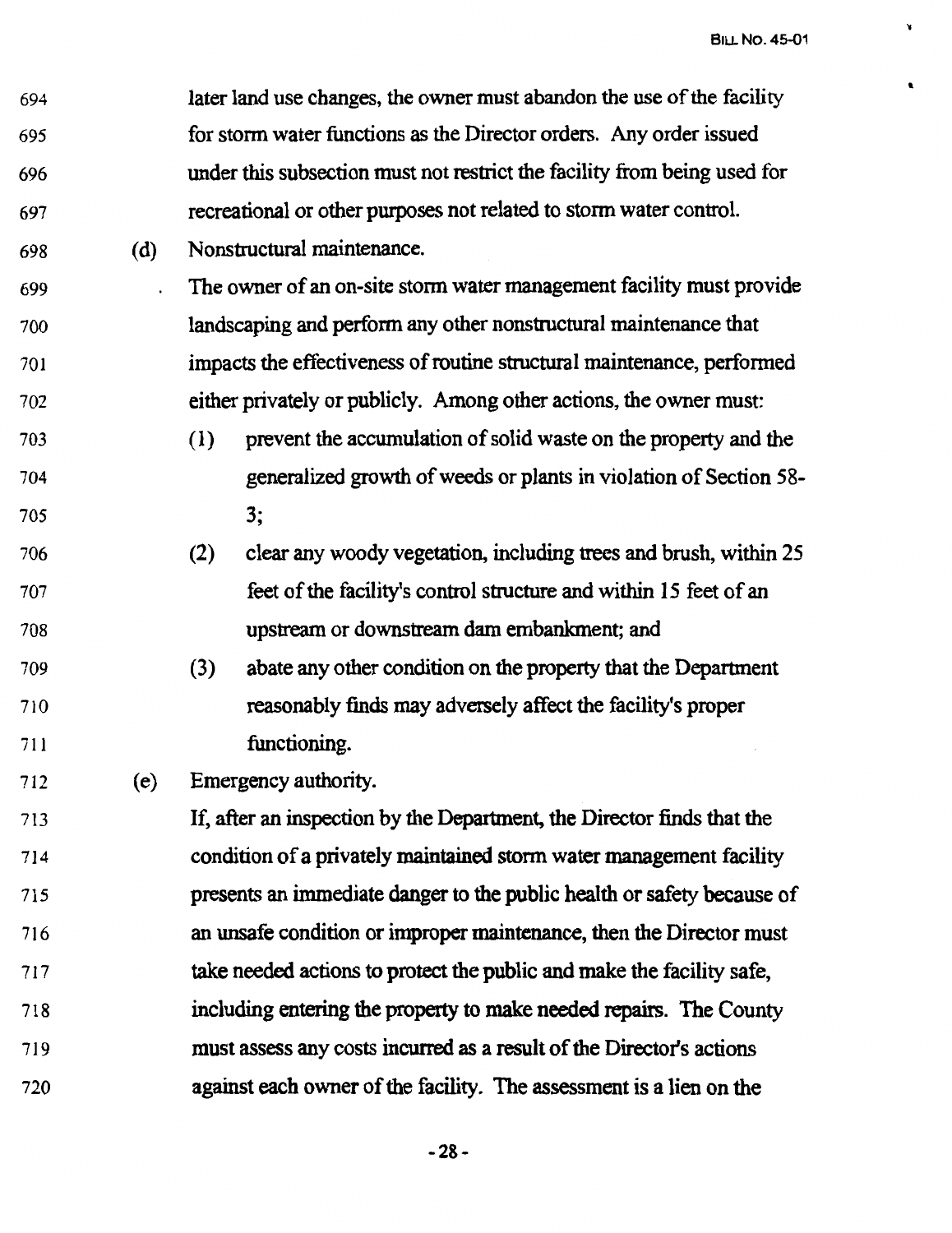| 721 |               | property and may be collected in the same manner and subject to the                 |
|-----|---------------|-------------------------------------------------------------------------------------|
| 722 |               | same penalties as ordinary taxes.                                                   |
| 723 | (f)           | Disposal of materials from maintenance. A person that transports                    |
| 724 |               | materials or debris resulting from the repair, cleaning, or maintenance of          |
| 725 |               | a storm water management facility must dispose of the materials or                  |
| 726 |               | debris at a facility that has a valid permit to accept the type of materials        |
| 727 |               | or debris being deposited.]                                                         |
| 728 | <u>19-30.</u> | <b>Regulations.</b>                                                                 |
| 729 | (a)           | The Executive may adopt regulations under method $(2)$ to implement                 |
| 730 |               | this Article. Any regulation adopted under this Article must not conflict           |
| 731 |               | with or waive any provision of this Chapter, and must not be less                   |
| 732 |               | restrictive than applicable requirements under state or federal law. The            |
| 733 |               | regulations must establish a fee schedule for monetary contributions to             |
| 734 |               | be paid to the County when the Department waives any on-site                        |
| 735 |               | stormwater management requirement. The regulations may also                         |
| 736 |               | include design standards and other criteria or procedures necessary to              |
| 737 |               | implement this Article.                                                             |
| 738 | <u>(b)</u>    | The Executive may adopt plan review fees and inspection fees under                  |
| 739 |               | method (3) to cover the cost of administering this Article.                         |
| 740 | $[19-31]$ .   | <b>Regulations.</b>                                                                 |
| 741 |               | The County Executive may adopt regulations under method (2) to implement            |
| 742 |               | this Article. Those regulations must establish a fee schedule for the monetary      |
| 743 |               | contributions to be paid to the County instead of constructing the required on-site |

744 storm water management facility. The regulations may also include design standards

745 and other criteria or procedures necessary to implement this Article.]

746 **19-31. Ex emotions.** 

**J** 

**-29-**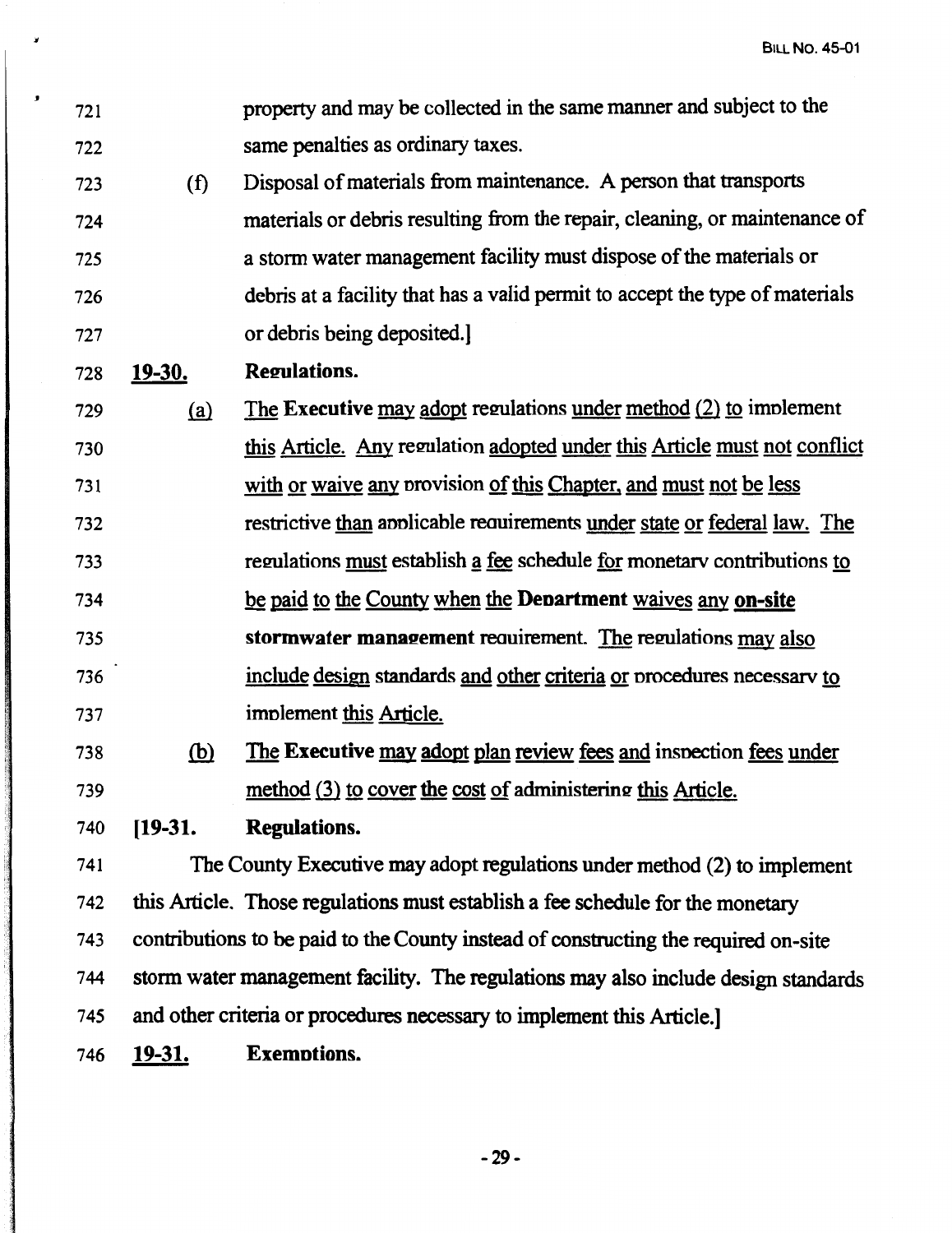$\sim$ 

 $\bar{\mathbf{x}}$ 

 $\bar{\mathbf{v}}$ 

| 747 |                       | The following development activities are exempt from the stormwater            |
|-----|-----------------------|--------------------------------------------------------------------------------|
| 748 |                       | management requirements under this Article:                                    |
| 749 | <u>(a)</u>            | agricultural land management activities:                                       |
| 750 | <u>(b)</u>            | any addition or modification to an existing single family detached             |
| 751 |                       | residential structure if the addition or modification does not disturb         |
| 752 |                       | more than 5,000 square feet of land area;                                      |
| 753 | $\Omega$              | any development not associated with the construction of a new                  |
| 754 |                       | residential or commercial building if the development does not disturb         |
| 755 |                       | more than 5,000 square feet of land area; and                                  |
| 756 | (d)                   | any land development activity that the Administration finds is subject         |
| 757 |                       | to any State law that regulates stormwater management runoff.                  |
| 758 | <u>19-32.</u>         | Transition for approved plans.                                                 |
| 759 |                       | Each new development or redevelopment project must comply with this            |
| 760 | Article, except that: |                                                                                |
| 761 | (a)                   | $\underline{A}$ previously approved stormwater management concept plan remains |
| 762 |                       | <u>valid if the Denartment issues a</u> sediment control permit for the        |
| 763 |                       | property covered by the plan [[within one year after the effective date of     |
| 764 |                       | this Article]] before July 1. 2003. The applicant must construct the           |
| 765 |                       | stormwater management system within 2 years after the Department               |
| 766 |                       | issues the sediment control permit.                                            |
| 767 | <u>(b)</u>            | A residential lot containing 2 or more acres is exempt from any on-site        |
| 768 |                       | stormwater management requirement if the preliminary plan                      |
| 769 |                       | creating the lot was approved before [[the effective date of this Article]]    |
| 770 |                       | July 1. 2002 and the Department issues the sediment control permit             |
| 771 |                       | [[within one year after the effective date of this Article]] before July 1     |
| 772 |                       | 2003.                                                                          |
| 773 | $[19-32]$             | Performance bond.                                                              |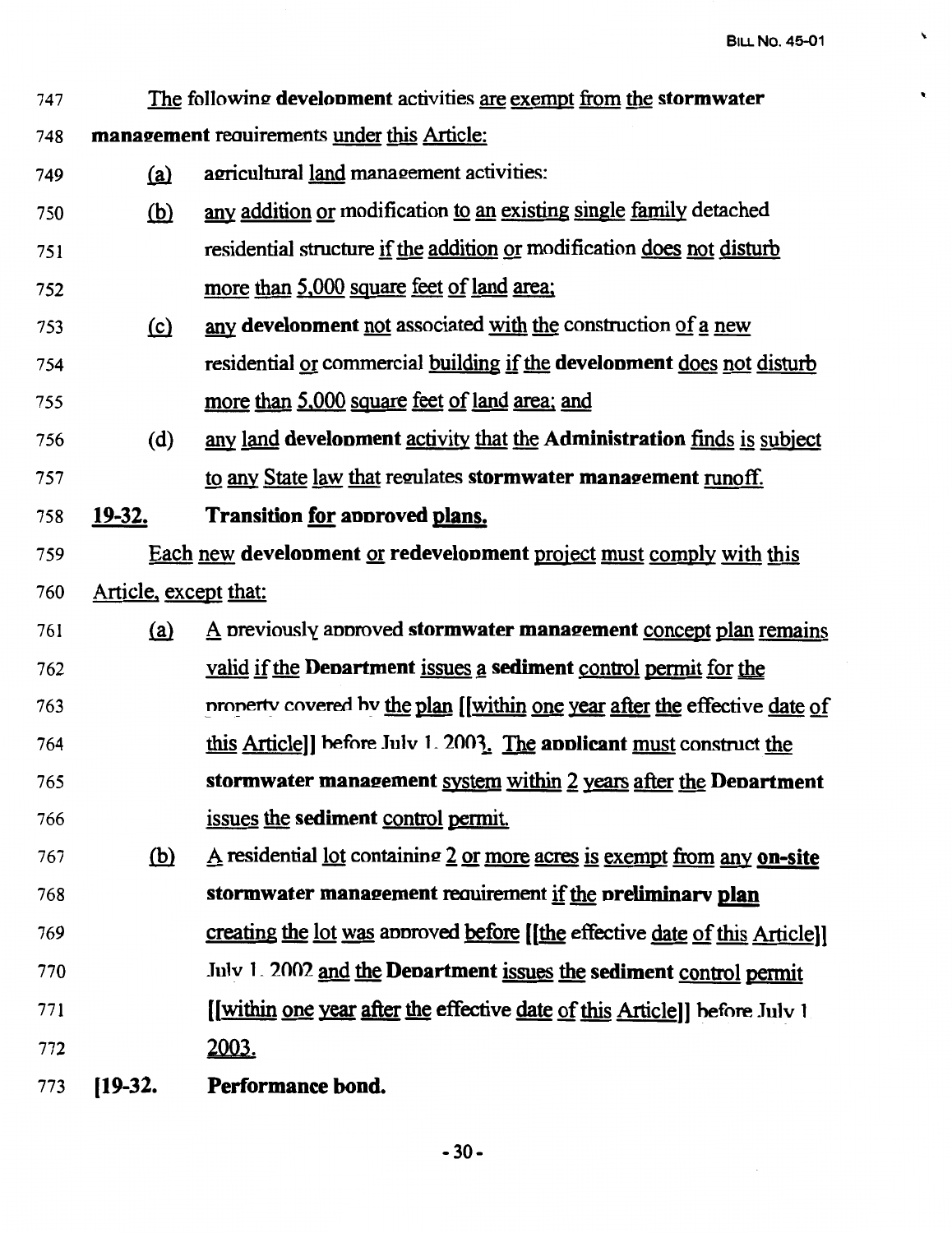774 (a) Procedures.

 $\mathbf{r}$ 

I

775 (1) Before issuing a building permit to construct a development 776 requiring a storm water management facility, the Director of 777 Permitting Services must require from the applicant or owner a 778 performance or cash bond, irrevocable letter of credit, certificate '779 of guarantee, or other instrument from a financial institution or 780 issuing person, in a form satisfactory to the Director of Permitting 781 Services and the County Attorney, for the construction of the on-782 site storm water management facility in an amount equal to the 783 estimated cost of that construction.

- 784 (2) For pwposes of this Article, a certificate of guarantee is an 785 instrument issued by a person that is approved by the Director of 786 Permitting Services and meets the capitalization and other 787 reasonable criteria established by regulation. These criteria must 788 include the demonstrated expertise of the issuing person or its 789 members in storm water management and the incidence of 790 noncompliance with this Chapter by all members of the issuing 791 person. The certificate of guarantee must only be issued by the 792 approved person on behalf of members in good standing of that 793 person. Any question concerning the eligibility of an applicant to 794 post a certificate of guarantee must be resolved by the Director of 795 Permitting Services.
- 796 (3) The bond, letter of credit, certificate of guarantee, or other 797 instrument must be conditioned on the faithful performance of the 798 terms and conditions of the approved storm water management 799 plan and the construction of the facility as provided in that plan 800 and this Article. The bond, letter of credit, certificate of

-31-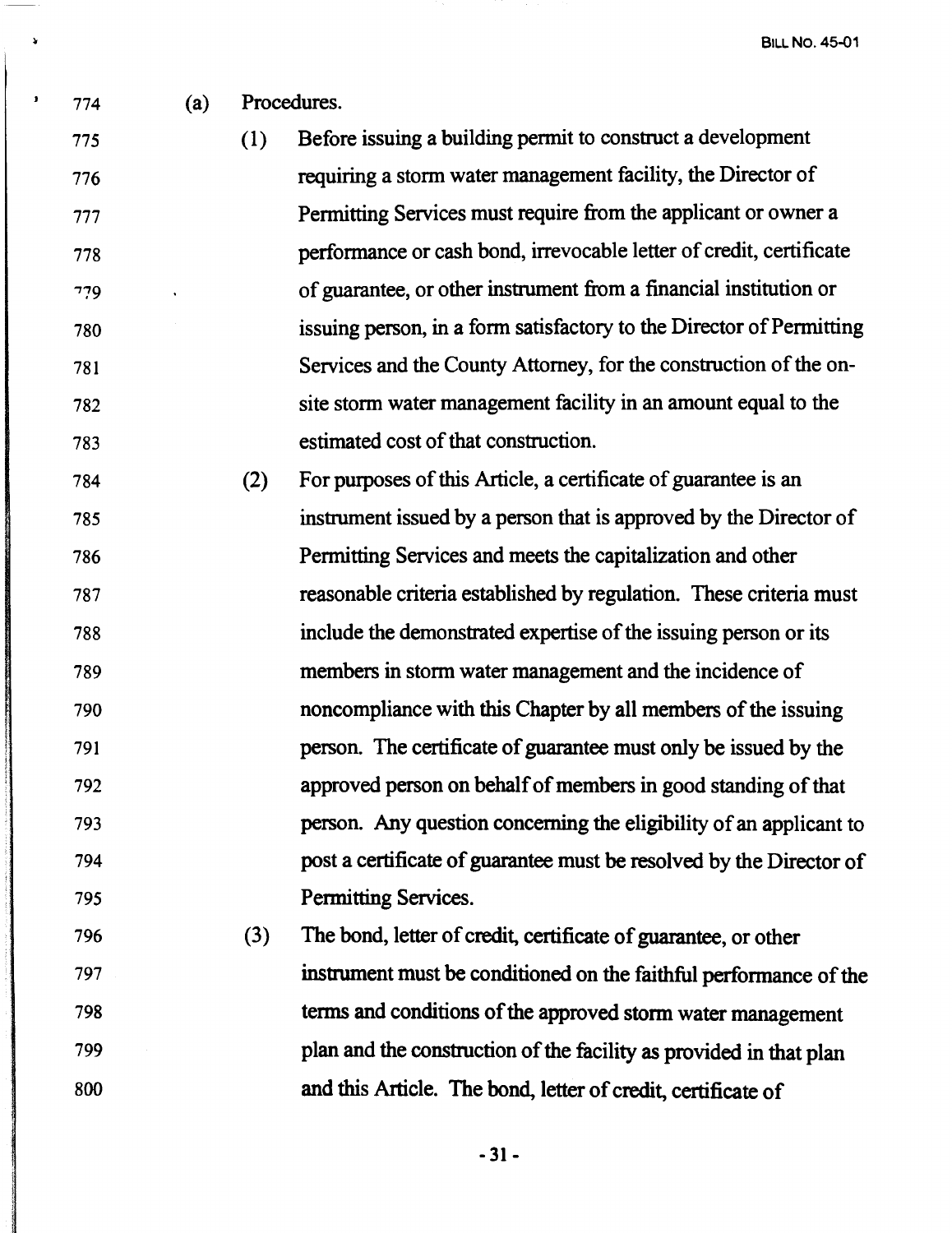$\ddot{\mathbf{v}}$ 

 $\pmb{\mathcal{L}}$ 

| applicant or owner to comply with the conditions of that bond,<br>The Director of Permitting Services must not release the bond,<br>letter of credit, certificate of guarantee, or other instrument until |
|-----------------------------------------------------------------------------------------------------------------------------------------------------------------------------------------------------------|
|                                                                                                                                                                                                           |
|                                                                                                                                                                                                           |
|                                                                                                                                                                                                           |
|                                                                                                                                                                                                           |
|                                                                                                                                                                                                           |
|                                                                                                                                                                                                           |
| inspection and found that the storm water management facility                                                                                                                                             |
|                                                                                                                                                                                                           |
|                                                                                                                                                                                                           |
| applicant to enter into an agreement with the County and provide                                                                                                                                          |
|                                                                                                                                                                                                           |
| instrument equal to the cost of the storm water management                                                                                                                                                |
| facility to the County. The agreement must specify the various                                                                                                                                            |
| stages of the work to be done on the facility. After completing                                                                                                                                           |
| each stage, the applicant must notify the Department that the                                                                                                                                             |
| applicant is ready for an inspection and, after the Director of                                                                                                                                           |
| Permitting Services certifies that the applicant has completed that                                                                                                                                       |
| stage under the approved plan and requirements of this Chapter,                                                                                                                                           |
| the Director of Permitting Services may reduce the bond, letter of                                                                                                                                        |
| credit, certificate of guarantee, or other instrument pro rata may                                                                                                                                        |
| direct the Director of Finance to refund to the applicant a prorated                                                                                                                                      |
| share of the amount deposited by the applicant with the County.                                                                                                                                           |
|                                                                                                                                                                                                           |
| building permit if the permittee does not maintain the bond or certificate                                                                                                                                |
|                                                                                                                                                                                                           |
| of guarantee. Whenever the Director of Permitting Services finds that a                                                                                                                                   |
| The Director of Permitting Services must immediately revoke the                                                                                                                                           |

-32-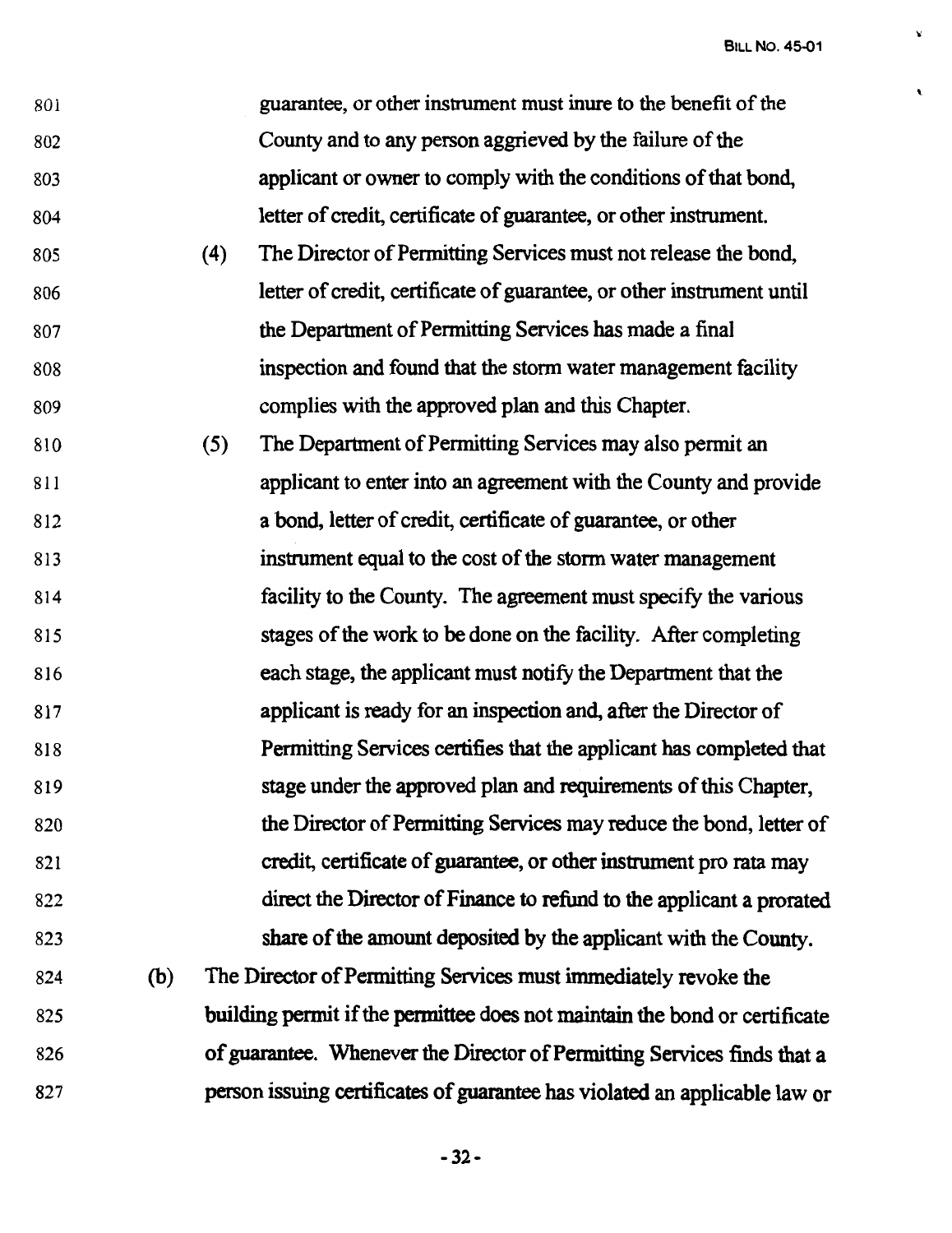828 regulation, the Director of Permitting Services may immediately revoke 829 all permits of members of that person for which a certificate of 830 guarantee has been posted. The Director of Permitting Services may 831 also post stop work orders wherever applicable until the person 832 substitutes an appropriate bond or other instrument acceptable to the 833 County for the certificates of guarantee.] 834 **19-33. Agreements between the County and municipalities.**  835 (a) The Executive must inform any incorporated municipality in the County 836 that may regulate [ storm water] **stormwater** management of any 837 proposed (storm water] **stormwater management facility,**  838 **development** or plan that could affect [ storm water] **stormwater**  839 management in the municipality. The Board must inform any 840 municipality of any **functional master plan** or **preliminary plan** of 841 subdivision hat may affect [ storm water] **stormwater** management in 842 the municipality.

ii

;I

843 (b) The County and the Board may enter into cooperative agreements with 844 any incorporated municipality in the County concerning any matter 845 relating to [ storm water] **storm.water** management, including the 846 planning, design, construction, and maintenance of [storm water] 847 **storm.water management facilities** and monetary contributions for 848 [storm water] **storm.water** management. The County and the **Board**  849 may enter into those cooperative agreements to coordinate [ storm water] 850 **stormwater management** activities with any municipality to avoid 851 duplication of effort and to minimize the costs associated with an 852 effective (storm water] **storm.water** management program.

853 (c) If a municipality operates a [ storm water] **stormwater** management 854 program that serves substantially the entire municipality and meets all

-33-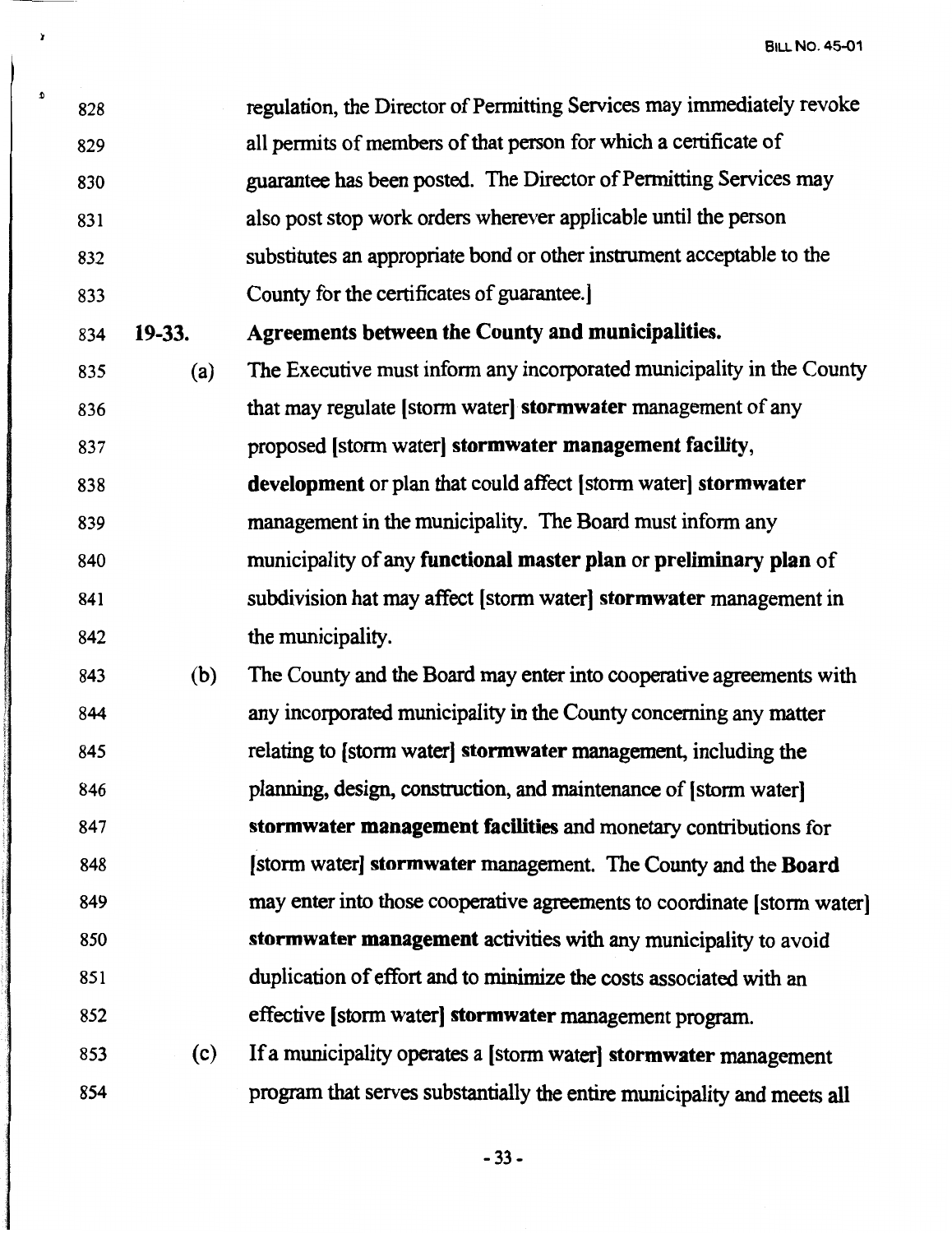'l.

 $\vec{v}$ 

| 855 |           | applicable federal and state standards, the County must reimburse the          |
|-----|-----------|--------------------------------------------------------------------------------|
| 856 |           | municipality, subject to appropriation, for the cost of operating the          |
| 857 |           | program, limited to the amount the Director of Environmental                   |
| 858 |           | <b>Protection</b> estimates the County would spend for that municipality if it |
| 859 |           | were operating the program, by means of a cooperative agreement under          |
| 860 |           | subsection (b).                                                                |
| 861 | $[19-34]$ | Storm water management loan program.                                           |
| 862 | (a)       | The Department must create a Storm Water Management Loan                       |
| 863 |           | Program. The Program must provide direct loans to eligible                     |
| 864 |           | homeowners' associations and other residential and associated                  |
| 865 |           | nonresidential property owners to:                                             |
| 866 |           | (1)<br>make structural repairs to restore a storm water management             |
| 867 |           | facility to acceptable design standards before the owner petitions             |
| 868 |           | the County to assume responsibility for future structural                      |
| 869 |           | maintenance of the facility under Section 19-30(b), or                         |
| 870 |           | (2)<br>cover the cost of abandoning a facility under Section 19-30(c).         |
| 871 | (b)       | The fund for the Program consists of:                                          |
| 872 |           | all funds appropriated to it;<br>(1)                                           |
| 873 |           | (2)<br>all payments on any loan from the Program;                              |
| 874 |           | all interest earned on funds in the Program; and<br>(3)                        |
| 875 |           | all funds received from any other public or private entity.<br>(4)             |
| 876 | (c)       | The County Executive must adopt regulations under method (2) to                |
| 877 |           | administer the Program. These regulations should include:                      |
| 878 |           | lending standards and priorities;<br>(1)                                       |
| 879 |           | terms and conditions of loans;<br>(2)                                          |
| 880 |           | application procedures;<br>(3)                                                 |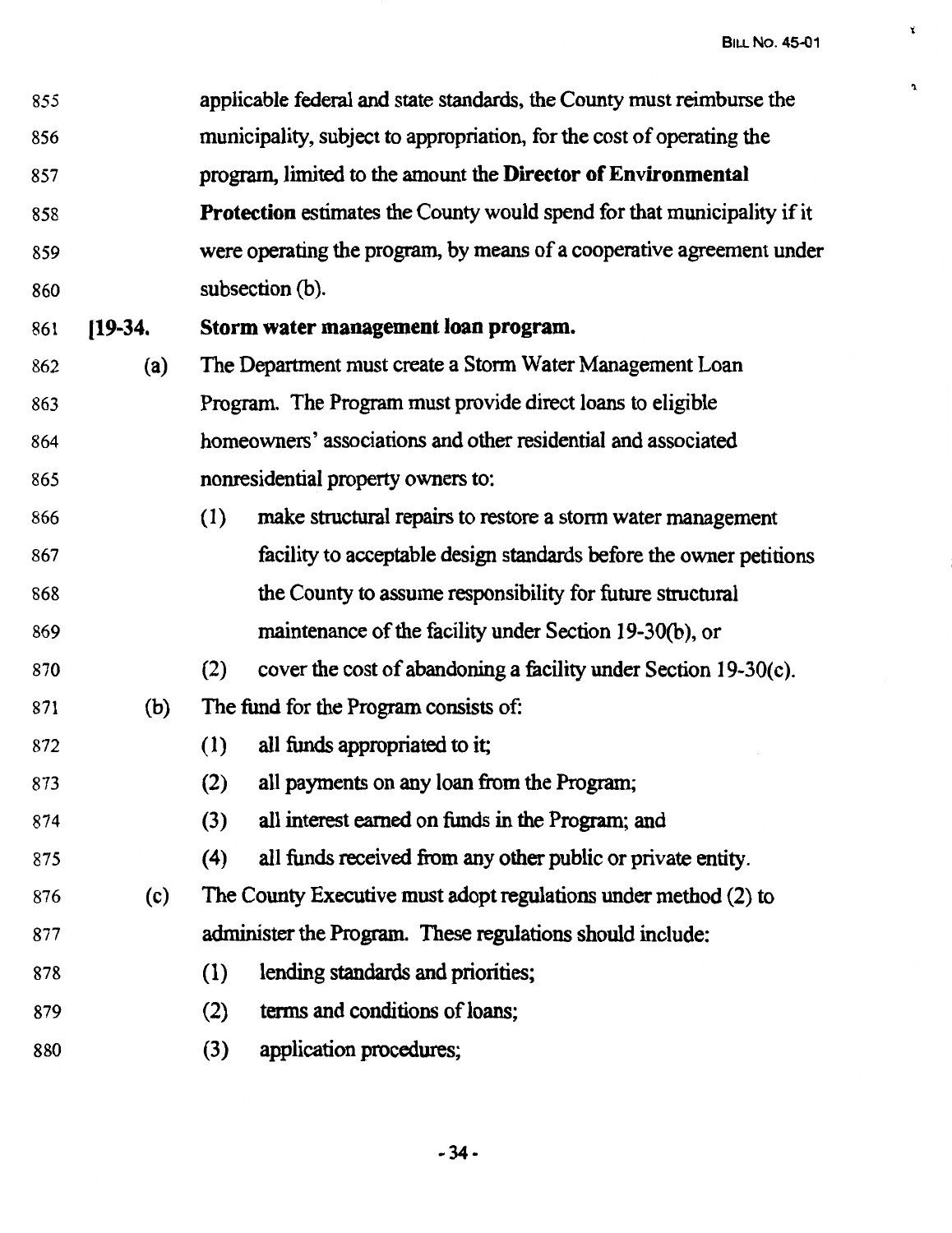| ٠ | 881 |        | (4) | procedures for loan applicants to request reconsideration of a           |
|---|-----|--------|-----|--------------------------------------------------------------------------|
|   | 882 |        |     | decision to deny a loan or a decision on interest rates, terms, and      |
|   | 883 |        |     | conditions; and                                                          |
|   | 884 |        | (5) | collection procedures in cases of nonpayment or default.                 |
|   | 885 | 19-35. |     | <b>Water Quality Protection Charge.</b>                                  |
|   | 886 |        |     | *                                                                        |
|   | 887 | (b)    |     | The Charge must be imposed on each residential property and              |
|   | 888 |        |     | associated nonresidential property, as specified in regulations          |
|   | 889 |        |     | adopted by the Executive under Method (1) to administer this Section.    |
|   | 890 |        |     | The regulations may define different classes of real property, depending |
|   | 891 |        |     | on the amount of impervious surface on the property, [[storm water]]     |
|   | 892 |        |     | stormwater runoff from the property, and other relevant characteristics, |
|   | 893 |        |     | for purposes of applying the charge.                                     |
|   | 894 |        |     |                                                                          |
|   | 895 | (f)    |     | The Director must deposit funds raised by the Charge, and funds for this |
|   | 896 |        |     | purpose from any other source, into a [[storm water]] stormwater         |
|   | 897 |        |     | management fund. The fund must only be appropriated for:                 |
|   | 898 |        | (1) | construction, operation, and maintenance of [[storm water]]              |
|   | 899 |        |     | stormwater management facilities, and related expenses;                  |
|   | 900 |        | (2) | enforcement and administration of this Article; and                      |
|   | 901 |        | (3) | any other activity authorized by this Article or Maryland Code,          |
|   | 902 |        |     | Environment Art., §4-204.                                                |
|   | 903 | (g)    |     | This Charge does not apply to any property located in a municipality in  |
|   | 904 |        |     | the County which:                                                        |
|   | 905 |        | (1) | operates a [[storm water]] stormwater management program that            |
|   | 906 |        |     | meets all applicable federal, state, and County requirements and         |
|   | 907 |        |     | has received any necessary federal or state permit; and                  |
|   |     |        |     |                                                                          |

*l* 

*-3S-*